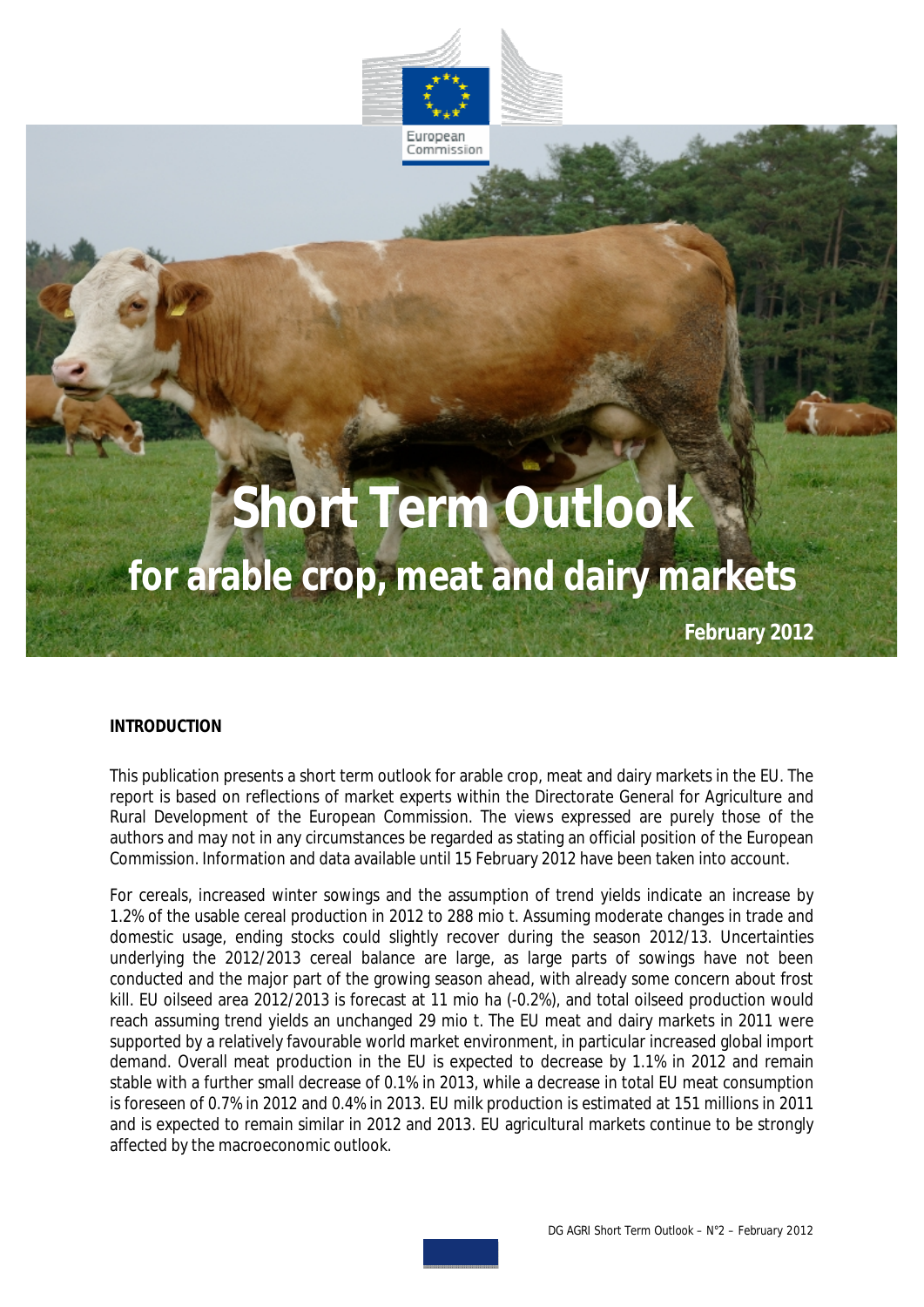## **1. MACROECONOMIC OUTLOOK**

Latest projections<sup>1</sup> depict a mixed picture on world and European economies over the outlook period with a continued, albeit fragile growth in GDP, slight increases in population, lower inflation, higher unemployment and higher oil prices.

## **World economic outlook**

Total world population is expected to grow slowly by +1% per year in 2012 and 2013 and to reach 7 and 7.1 billion inhabitants respectively. Significant changes in population number among the relevant countries in terms of trade potential are expected in India (+1.4%), Pakistan (+1.8%) and Saudi Arabia (+2.2%) while Russia, Japan and Ukraine would experience small declines.

Global GDP growth is projected to fall to 2.7% in 2012 and to strengthen at around 3.6% in 2013. Among the EU's main trade partners, GDP growth is expected at 3.6% and 3.9% in Russia, 2.1% and 2.2% in the US, 8% and 8.5% in China. The unemployment rate at world level is expected at 8.2% in 2012, with a decline to 8% in 2013. World inflation would remain moderate during the outlook period, at 4% in 2012 and at 3% in 2013.

In 2012, most relevant currencies in terms of EU import and export potential are expected to depreciate against the USD, with the exception of China and Japan whose currencies are expected to appreciate by +5% and +3%, respectively. In 2013, the trend of depreciation would continue as most currencies may record lower exchange rate rates vis-à-vis the US dollar: Argentinean peso (-5%), Australian dollar (-3%), Brazilian real and New Zealand dollar (each by -2%) and Japanese yen (-0.2%), while the Chinese renminbi and Russian rouble would appreciate against the USD by +6% and +1% respectively.

The crude oil price (Brent) is expected to increase to around 115 USD/barrel in 2012 and to 118 USD/barrel in 2013.

**European Union economic outlook**

EU population is projected to increase further in 2012 and 2013, at a rate of +0.2% per year, to reach 503.8 and 504.8 million inhabitants as the combined result of a growth of 0.3% expected in the EU-15 and a decline of around 0.1% in the EU-12 in both years.

GDP growth is projected to slow down in 2012 but to recover over the outlook period. The lower rate in 2012 (+0.6%) is mainly explained by the strong slowdown in Eurozone and negative growth rates in Greece and Portugal. GDP growth is expected to recover in 2013 (+1.5%). EU overall consumer price inflation in 2012 is expected to retreat to 2% in 2012 and 2013.

The unemployment rate is expected to be higher in 2012 compared to 2011, reaching 9.8% out of the civilian labour force but a recovery is expected in 2013 (9.6%). Spain and Greece will remain the most affected Member States in the EU, with unemployment rates of 20% and 18% respectively.

The Euro is expected to continue depreciating vis-à-vis the US dollar (1.26 \$/€ in 2012 and 1.21 \$/€ in 2013).

## **2. ARABLE CROPS**

Autumn sowings in 2011 for the harvest 2012 have been expanded in most regions; exceptions are Denmark and Sweden, where adverse weather conditions hampered sowings. The MARS Bulletin of 10th February (see map below) forecasts that frost kill can be expected for Western and Eastern Europe due to the severe cold spell starting at the end of January. The mild winter conditions before prevented winter cereals partially from hardening and consequently they are vulnerable to frost kill. Affected regions include eastern France, the Benelux countries, Germany, Poland and Czech Republic. An other weather condition of concern is the precipitation deficit for parts of Spain and Portugal.

<sup>&</sup>lt;sup>1</sup> DG ECFIN (Ameco database, 10 November 2011), IHS Global Insight (15 February 2012).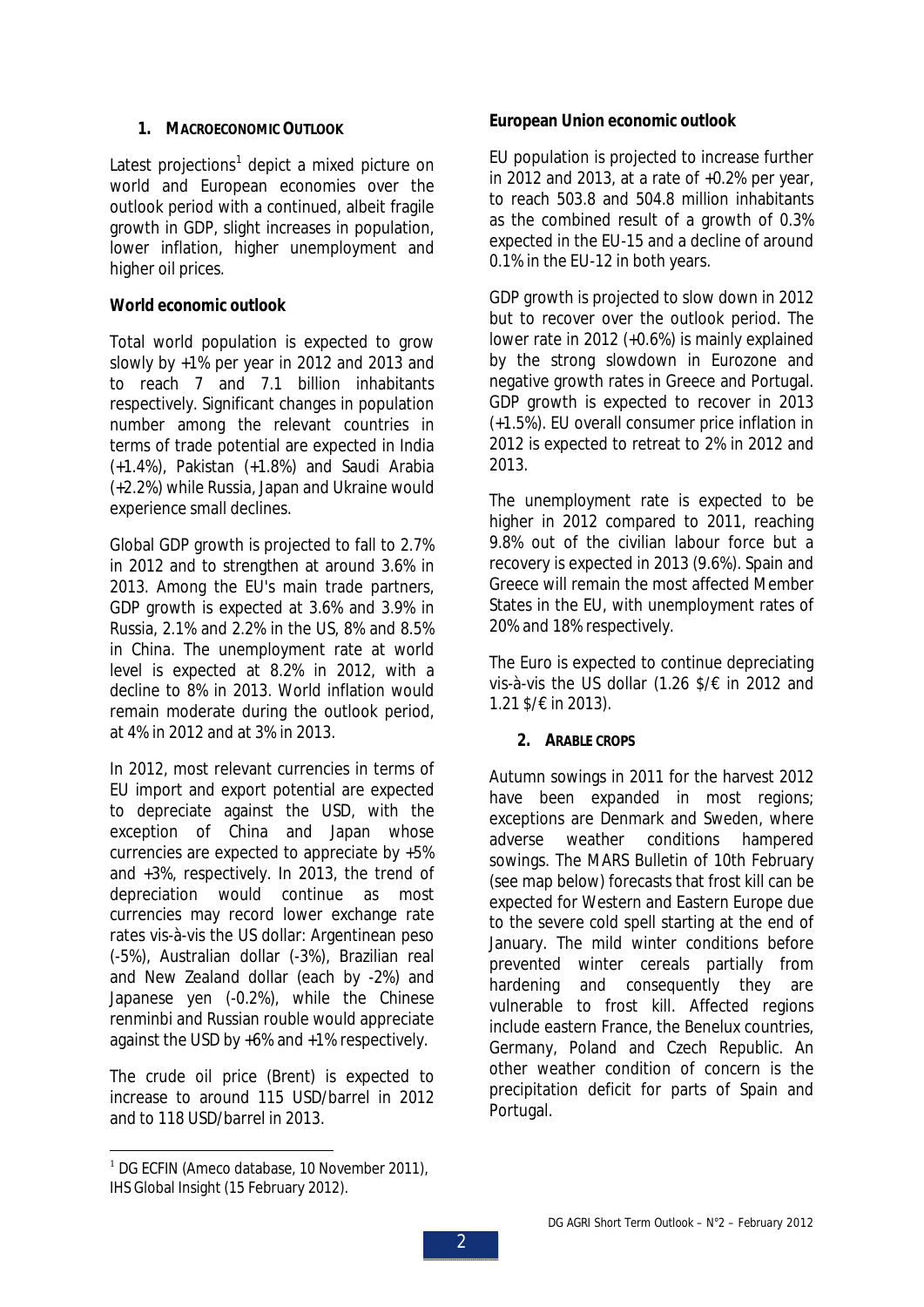

Source: Mars-Bulletin Crop Monitoring in Europe 20(2) mars.jrc.ec.europa.eu/mars/bulletins-publications

**Cereals – estimates for the 2011/2012 marketing year** 

The cereal harvest 2011 reached a usable production of 284 mio t due to 4.0% higher yields than in the season before. The favourable yield development is mainly due to the increase in maize yields by 7.0%, the yields of the other major cereals, common wheat and barley, increased by only 1.5% and 0.5%, respectively.

During the marketing year 2011/2012 imports of common wheat have started with high quantities<sup>2</sup> but have calmed down meanwhile. Nevertheless, it is expected that net exports of wheat decline from 18 mio t in 2010/2011 to 9 mio t in the current marketing year. On the other hand, net imports of maize are expected to fall to less than 3 mio t in the current marketing year. Animal feed use is expected to slightly increase to 168 mio t as will overall domestic use at 272 mio t (up 0.1%). Consequently, cereal stocks are expected to slightly increase but remain at a low level of 37 mio t or 13.5% of domestic usage.

Increased winter sowings and the assumption of trend yields indicate an increase by 1.2% of the usable cereal production in 2012 to 288 mio t. Assuming moderate changes in trade

and domestic usage, ending stocks could slightly recover during the season 2012/13. The uncertainties underlying the 2012/2013 cereal balance are large, as large parts of sowings have not be conducted and the major part of the growing season ahead, with already some concern about frost kill.

#### **Oilseeds**

The exceptional development for sunflower seed production in the harvest 2011 with an increase by 20.1% to 8 mio t resulted in a small increase in EU oilseed production to 29 mio t (up 0.9%). Protein crop production declined by 4.1% to 2.7 mio t.

EU oilseed area 2012/2013 is forecast at 11 mio ha (-0.2%), a slight increase in the rapeseed area is opposed by likely declines in sunflower and soja plantings. Total oilseed production would reach - assuming trend yields - an unchanged 29 mio t. Protein crop production is expected to decline further to 2.6 mio t.

**3. MEAT**

The EU meat sector in 2011 was supported by a relatively strong level of demand on the world market characterised by the quite favourable global economic situation. Global import demand increased, partly as a consequence of animal disease related supply constraints in the Far-East. Overall supply of meat was further constrained by high feed costs despite the reasonably good harvest in the EU, US, Canada and Russia. As a consequence world prices increased which contributed to the continued good performance of EU exports. The outlook is characterised by a further contraction in total EU meat consumption, which is expected to decrease by 0.7% in 2012 and 0.4% in 2013. Only poultry meat has proven to be resilient, with consumption estimated to have grown slightly in 2011 and expected to increase further over the outlook period given its healthy image and relative cheapness. Overall meat production in the EU should decrease slightly (by 1.1%) in 2012, and remain stable in 2013.

 $2$  The common wheat TRQ for low and medium quality has been rapidly filled.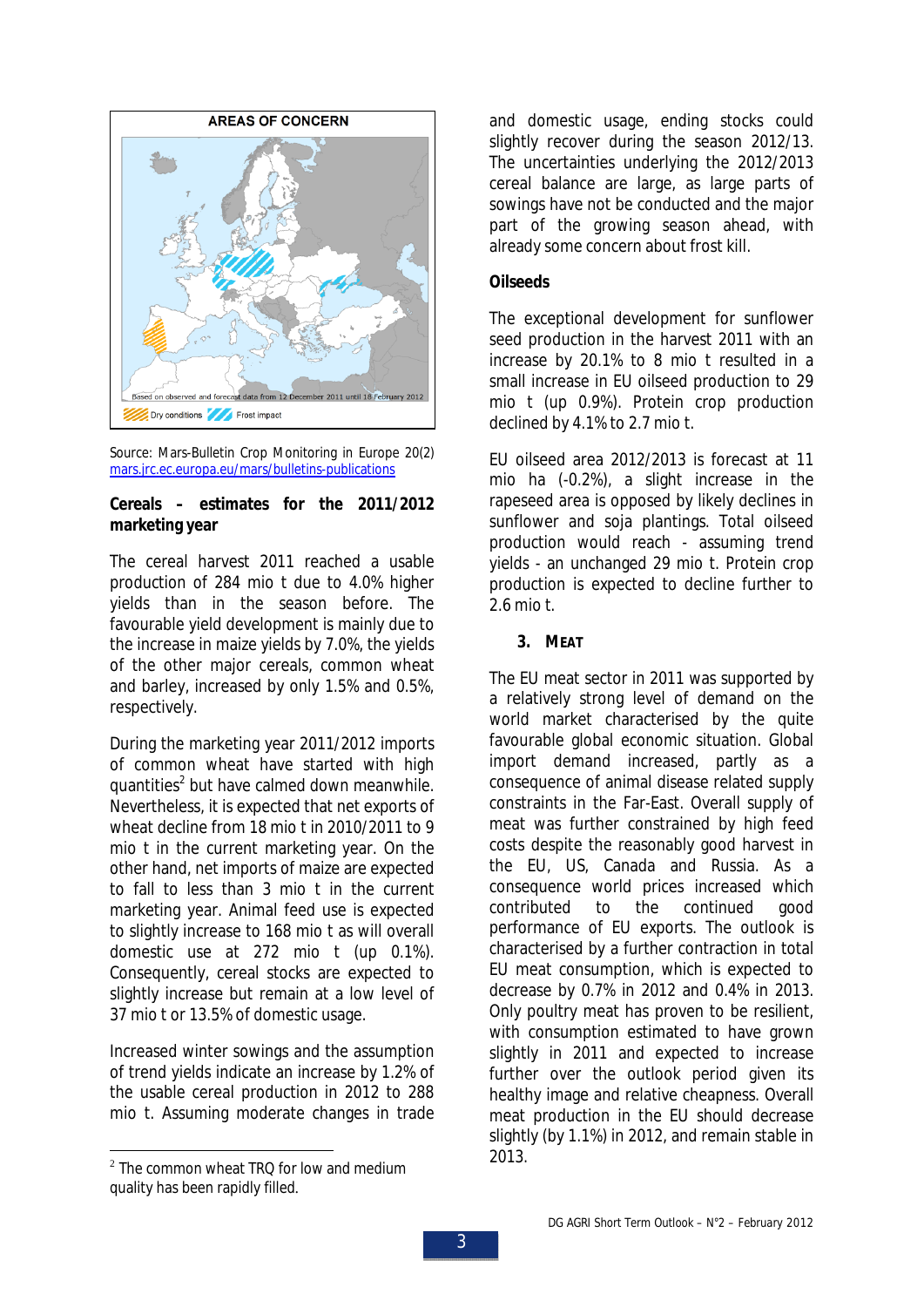## **Beef and veal**

The overall beef/veal consumption in the EU should fall in the next two years driven mainly by tighter supply and high prices. For the last four years, the beef/veal herd has continuously decreased and this should persist in the short-run. In fact, the supplies of beef feeder male cattle are compromised by less male and heifer slaughtering and also due to sustained live animal export demand. Therefore, domestic production is expected to decrease noticeably in 2012 leading to a reduced export capability for 2012.

Prices for carcases of all categories and live animals are expected to remain high throughout 2012 due to limited supply and competition for earlier marketed finished cattle to offset high feeding costs. On the world market, USA and Australia are the largest suppliers of fresh and frozen beef whereas Mercosur countries have limited production during 2011. At present, the Russian, Japanese, South Korean and the Turkish markets remain dynamic importers. Mainly due to the firm beef and live export demand from Russia and Turkey, the EU has consolidated a net exporter position in volume, although a global descending trend is foreseen for 2012. In contrast, beef/veal imports should increase in 2012 as a consequence of tight domestic availability and gradual recovery of imports from main Mercosur suppliers.

## **Pig meat**

In the pigmeat sector, the sharp rise in grain prices from 2010 led to increased feed costs that persisted throughout 2011, reducing the scope of higher pig meat prices to improve producer margins. Margins improved only in the last quarter of 2011 softening the pressure from feeding costs. The world consumption of pigmeat declined but external demand remained strong with tight supply from competitors. The outlook for 2012 is characterised by firm producer margins driven by continuously high pig meat prices and stable feed prices. However, EU production is expected to decline (-1%) due to poor profitability in past years and the need for

investments<sup>3</sup>. 2011 was exceptionally good for pigmeat exports, and the outlook for 2012 remains favourable despite a slight decrease of 2%. EU pigmeat imports are expected to decrease further, with -3.5% in 2012. Consumption of pigmeat (absolute and per capita) is expected to decrease slightly in the next two years (roughly by 1-1.5%).

## **Poultry meat**

It is only for poultry meat that the total consumption is expected to increase in 2012 by 0.8% in the EU mainly triggered by a higher domestic demand and relatively cheap availability. World demand for poultry meat is growing everywhere except in the US where the demand is likely to remain weak. Global production should grow except in the US where poor profitability led to a cut in production since the second half of 2011. Net production in the EU is expected to grow slightly by 0.6% in 2012 and by 0.7% in 2013 compared with the years before. Concerning the trade flows in 2012, our exports are expected to decline by 1.2% and this tendency should continue in 2013 with imports remaining at the same level in 2012 as in 2011.

## **Sheep and goat meat**

The total sheep flock continued to decline in 2011 in the EU mainly due to a reduction in Spain. EU sheep and goat meat production is expected to continue falling in 2012 by -1.6% and then to increase slightly in 2013 by 0.5%. Meat imports are foreseen to increase by 1.8% in 2012 due to New Zealand's recovery from the 2008/2009 drought and poor lambing years. The per capita consumption is expected to decrease slightly, by 1% in 2012 and it should increase slightly in 2013.

## **Uncertainties**

Production and trade related uncertainties would mainly originate from rising production and investment costs and their financing, from a limited sectoral adjustment capacity with respect to market volatility, and from animal

 $3$  e.g. housing systems for pregnant sows that will become obligatory from 2013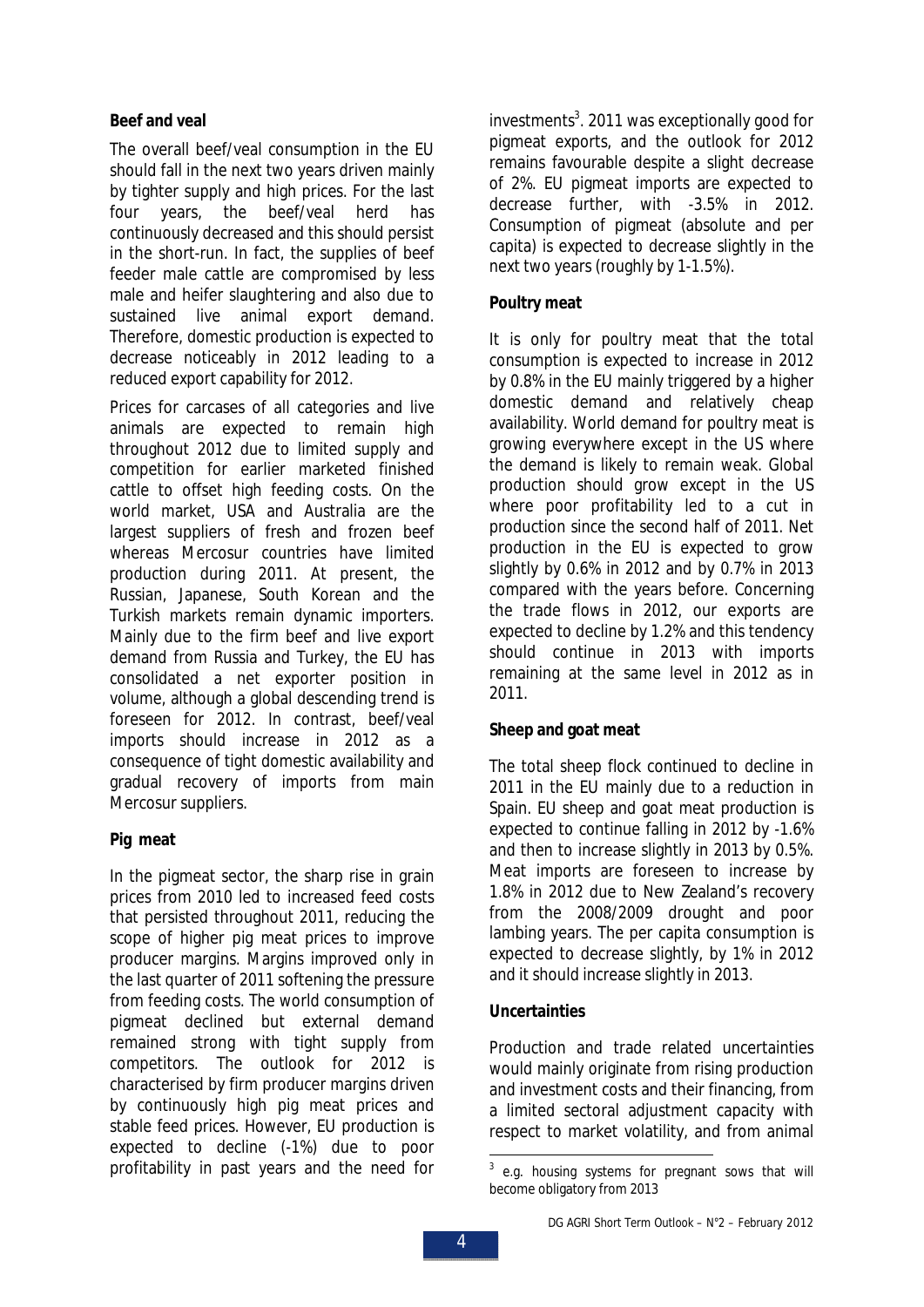health related issues (for example, the *Schmallenberg* virus in the beef and sheep sectors). Prices for energy and protein feed components and other essential feed ingredients have been increasing since 2010 and are expected to remain high.

**4. MILK AND DAIRY PRODUCTS**

#### **Milk production and deliveries to dairies**

EU cow milk deliveries to dairies are estimated to have increased by 2% in 2011; with France, Germany, Ireland, Poland, the UK and Austria as the main contributors to the growth. This positive trend is expected to continue, albeit at a slower path, in 2012 (+1%) and in 2013 (+0.6%). Milk production is estimated to have increased by 1.5% in 2011, and is expected to continue increasing in the next two years. The average yield per dairy cow is estimated at 6 431 kg (+1.9%) in 2011. A continuous increase in milk yields both in EU15 and EU12 would compensate for the contraction in the dairy herd, which is estimated at - 0.8% in 2011 and to decline further in 2012 and 2013. On the basis of Eurostat data on milk delivery (available up to November 2011 only), a number of Member States appear to be on course for overtaking their national quota ceilings. Milk producers may try to adjust their delivery pattern accordingly in the final weeks of March, which would influence the quantity of milk available for processing.

## **Dairy commodity markets**

Total cheese production is estimated to have slightly increased in 2011 (+0.2% compared to 2010). Domestic use is expected to have remained broadly unchanged, and demand from importing third countries slightly increased, despite a modest reduction in Russian imports of EU cheese (total EU exports are estimated to have increased by a mere 0.9% compared to 2010). Production is expected to increase further in 2012 and 2013, at a growth rate of 0.8% in both years, sustained by a potential for consumption growth in EU12 and improved export performance.

After a positive production trend registered in 2010 for fermented milk, drinking milk and even more so for cream, total fresh dairy production is estimated to have slowed down its expansion in 2011 (+0.3%). Production is expected to continue growing both, in 2012 and 2013, in view of prospects for sustained domestic and world demand.



Source: Eurostat

Whole milk powder (WMP) production is estimated to have contracted in 2011 (-3% compared to 2010) and a rather stagnating trend is foreseen in 2012 and 2013. EU WMP exports are estimated to have declined in 2011, but a slight recovery could be expected in the near term due to better EU price competitiveness and a more favourable exchange rate.

Skimmed Milk Powder (SMP) production is estimated to have increased by 13% in 2011. A further expansion could be possible in 2012 and 2013 (by 4% and 2% respectively). Market perspectives would continue to be driven by a strong import demand. Exports are estimated to have grown by 37% in 2011, and they are forecast to stay at this high level during the next two years. China has been gradually becoming an important player in world SMP imports, but a substantial increase in exports to North African countries (Algeria, Egypt) has also taken place. SMP intervention stocks built up in 2009 are expected to be completely sold out by the end of 2012 through the most deprived person's scheme.

Total butter/butteroil production is estimated to have increased by 2% in 2011 and is expected to further increase by 1.1% and 1% in 2012 and 2013. Imports have declined in 2011 due to unprecedented high prices on the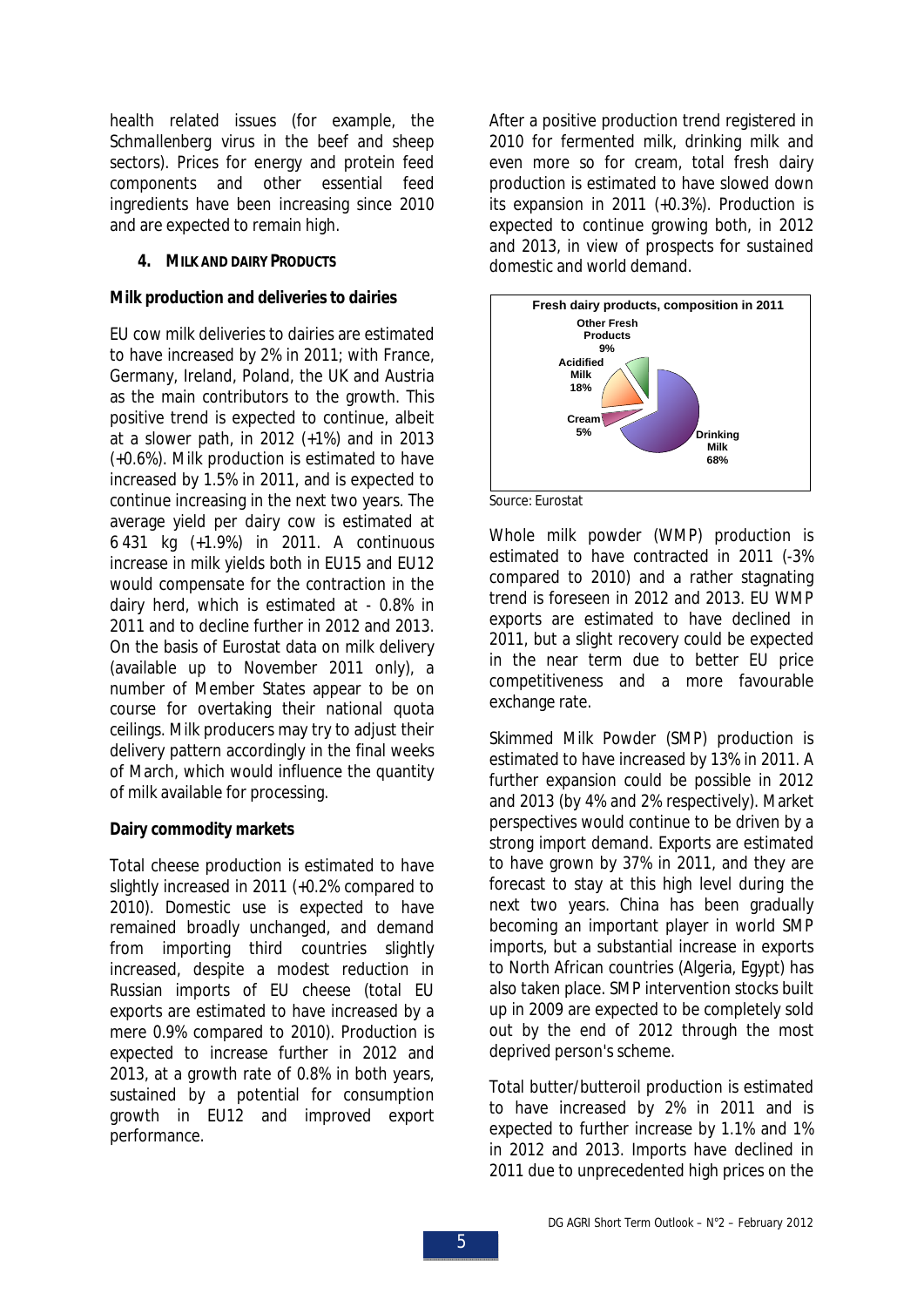world market, but EU exports were unknot competitive, given the existing price gap between EU and world quotations. A modest recovery is expected in 2012 and 2013.

#### **Uncertainties**

The dairy outlook is subject to a number of uncertainties linked to the general macroeconomic environment, weather conditions, and milk production developments in major supplying third countries.

Concerns exist regarding economic growth in the EU-27 and the influence of a solution to current economic and financial difficulties in the Eurozone on the Euro exchange rates. Although the current outlook assumes a consolidation of EU consumption of value added dairy commodities, and a positive global demand supporting EU export potential, uncertainties remain, resulting from current economic conditions.

While the global market situation has been rather favourable in 2011, expectations for the outlook period very much depend on the path of economic growth in 2012, and the sustainability of strong demand on the world market led by China, other countries of South–East Asia as well as by the Near and Middle East. The extent of increased milk production both in the EU and in the main supplying countries (New Zealand, Australia, the US, etc.) would also play a key role.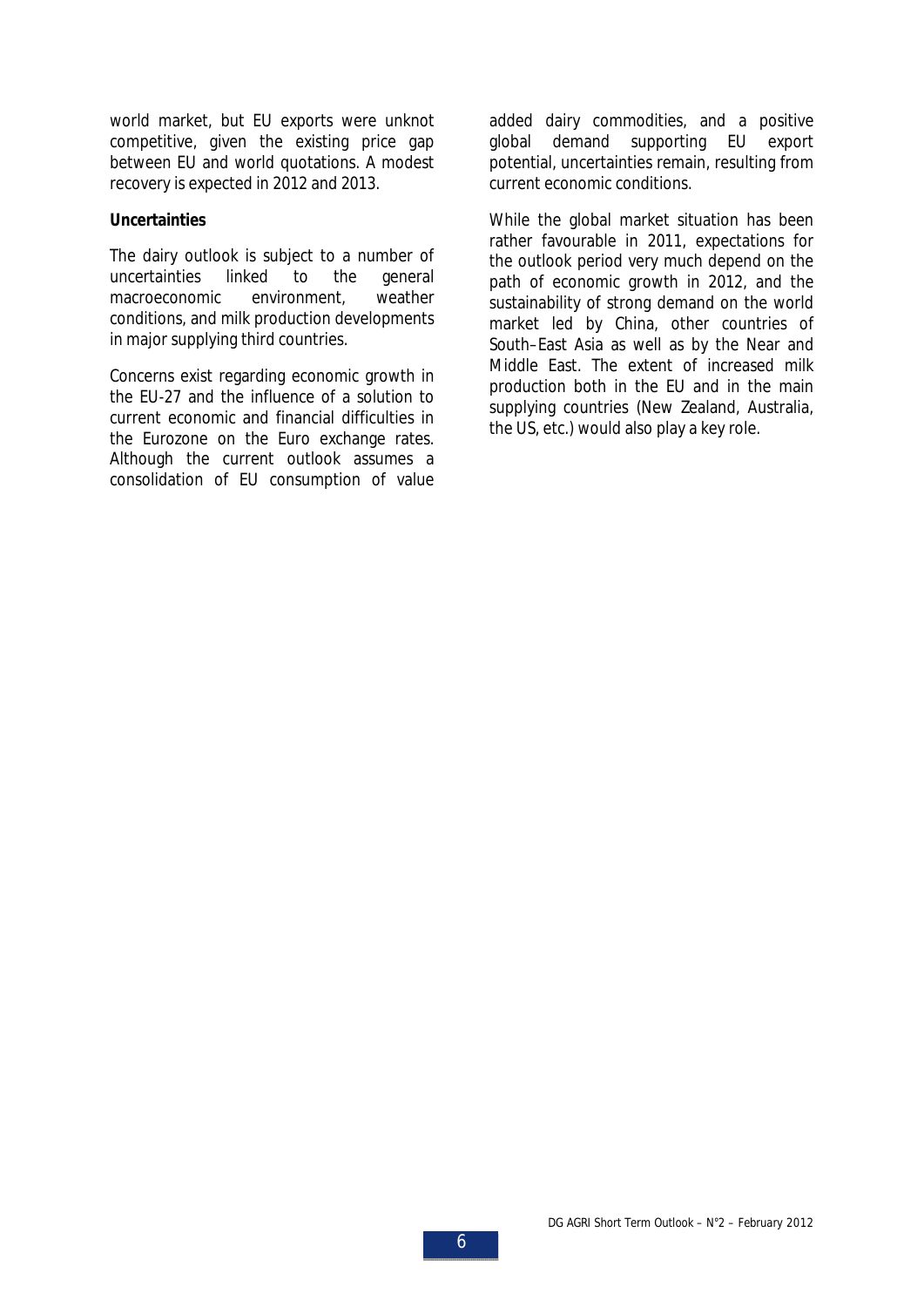# **BALANCE SHEET TABLES**

#### **1. ARABLE CROPS**

| Table 1.1: |  | EU 27 cereal, oilseed and protein crop area |  |
|------------|--|---------------------------------------------|--|
|------------|--|---------------------------------------------|--|

| Area ('000ha)        | 2008    | 2009    | 2010     | 2011e   |          |         | 2012f % vs 2011 % 5-yr.av. |
|----------------------|---------|---------|----------|---------|----------|---------|----------------------------|
| Common wheat         | 23 4 24 | 22819   | 23 184   | 23 219  | 23 332   | 0.5     | 1.1                        |
| Durum                | 3 0 8 4 | 2816    | 2860     | 2566    | 2721     | 6.1     | $-3.6$                     |
| Rye                  | 2748    | 2784    | 2585     | 2 2 1 6 | 2 3 2 0  | 4.7     | $-12.0$                    |
| <b>Barley</b>        | 14 480  | 13 906  | 12 3 5 0 | 11 995  | 12 2 9 2 | 2.5     | $-7.8$                     |
| Oats                 | 2996    | 2 900   | 2684     | 2659    | 2643     | $-0.6$  | $-7.6$                     |
| Maize                | 8856    | 8 3 9 0 | 8 1 1 3  | 8957    | 8910     | $-0.5$  | 5.4                        |
| <b>Triticale</b>     | 2672    | 2879    | 2637     | 2 5 9 3 | 2513     | $-3.1$  | $-4.6$                     |
| Sorghum              | 96      | 116     | 118      | 123     | 115      | $-6.7$  | 3.6                        |
| <b>Others</b>        | 1867    | 1786    | 1844     | 1696    | 1 6 6 2  | $-2.0$  | $-9.3$                     |
| <b>Cereals</b>       | 60 222  | 58 394  | 56 376   | 56 023  | 56 507   | 0.9     | $-1.2$                     |
| Rapeseed             | 6 1 3 8 | 6499    | 6888     | 6732    | 6762     | 0.4     | 2.7                        |
| <b>Sunflower</b>     | 3753    | 3894    | 3770     | 4 2 4 3 | 4 2 2 7  | $-0.4$  | 11.1                       |
| Soja                 | 237     | 301     | 365      | 387     | 348      | $-9.9$  | 1.3                        |
| Linseed              | 52      | 74      | 116      | 91      | 91       | 0.0     | 16.5                       |
| <b>Oilseeds</b>      | 10 180  | 10768   | 11 140   | 11 453  | 11428    | $-0.2$  | 6.4                        |
| <b>Field peas</b>    | 399     | 499     | 698      | 654     | 589      | $-10.0$ | 3.3                        |
| <b>Broad beans</b>   | 333     | 425     | 506      | 385     | 361      | $-6.4$  | $-5.7$                     |
| Lupins               | 67      | 76      | 66       | 63      | 57       | $-10.0$ | $-19.0$                    |
| <b>Protein crops</b> | 798     | 1 000   | 1 271    | 1 1 0 2 | 1 0 0 6  | $-8.7$  | $-2.3$                     |
| Total                | 71 201  | 70 161  | 68787    | 68 578  | 68 941   | 0.5     | $-0.3$                     |

**Table 1.2: EU 27 cereal, oilseed and protein crop yields**

| Yield (t/ha)       | 2008 | 2009 | 2010 | 2011e |      | 2012f % vs 2011 % 5-yr.av. |        |
|--------------------|------|------|------|-------|------|----------------------------|--------|
| Common wheat       | 6.00 | 5.67 | 5.51 | 5.59  | 5.70 | 2.0                        | 2.0    |
| Durum              | 3.26 | 3.10 | 3.12 | 3.12  | 3.26 | 4.2                        | 4.5    |
| Rye                | 3.38 | 3.55 | 2.99 | 3.07  | 3.21 | 4.7                        | 2.0    |
| <b>Barley</b>      | 4.52 | 4.46 | 4.30 | 4.32  | 4.45 | 3.2                        | 2.1    |
| Oats               | 2.97 | 2.91 | 2.71 | 2.98  | 2.89 | $-2.9$                     | $-1.4$ |
| <b>Maize</b>       | 7.15 | 6.89 | 7.01 | 7.50  | 7.12 | $-5.0$                     | 1.4    |
| <b>Triticale</b>   | 4.13 | 4.19 | 3.90 | 3.91  | 4.01 | 2.7                        | 0.9    |
| Sorghum            | 5.36 | 5.28 | 5.37 | 5.62  | 5.49 | $-2.2$                     | 2.8    |
| <b>Others</b>      | 2.56 | 2.83 | 2.65 | 2.71  | 2.64 | $-2.6$                     | $-2.2$ |
| Rapeseed           | 3.08 | 3.29 | 2.97 | 2.87  | 2.99 | 4.3                        | 0.5    |
| Sunflower          | 1.89 | 1.78 | 1.86 | 1.98  | 1.81 | $-8.5$                     | $-1.7$ |
| Soja               | 2.74 | 2.78 | 2.90 | 2.87  | 2.75 | $-4.2$                     | $-1.7$ |
| Linseed            | 1.36 | 1.72 | 1.33 | 1.57  | 1.63 | 4.3                        | 14.9   |
| <b>Field peas</b>  | 2.69 | 2.63 | 2.08 | 2.34  | 2.47 | 5.6                        | 0.9    |
| <b>Broad beans</b> | 3.16 | 3.30 | 2.64 | 2.95  | 2.99 | 1.3                        | 2.5    |
| Lupins             | 1.30 | 1.40 | 1.14 | 1.23  | 1.25 | 1.7                        | $-1.8$ |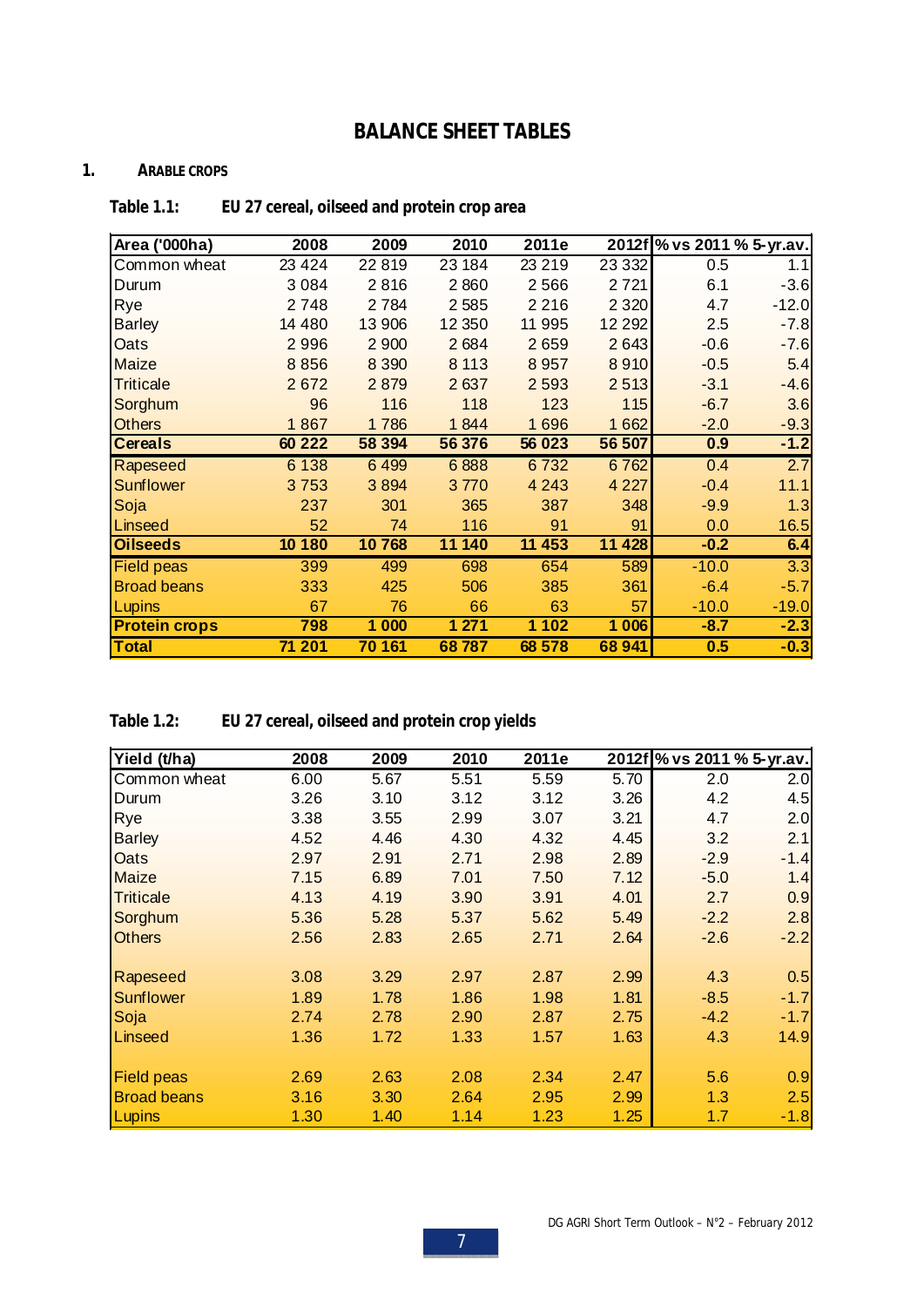| Production ('000 t   | 2008    | 2009     | 2010    | 2011e   |         | 2012f % vs 2011 % 5-yr.av. |         |
|----------------------|---------|----------|---------|---------|---------|----------------------------|---------|
| Common wheat         | 140 544 | 129 475  | 127 636 | 129 797 | 132 984 | 2.5                        | 3.1     |
| Durum                | 10 052  | 8721     | 8 9 3 7 | 8014    | 8 8 6 0 | 10.6                       | 2.7     |
| Rye                  | 9 2 9 0 | 9871     | 7736    | 6793    | 7443    | 9.6                        | $-9.5$  |
| <b>Barley</b>        | 65 4 63 | 62 033   | 53 141  | 51 774  | 54 747  | 5.7                        | $-5.1$  |
| Oats                 | 8896    | 8 4 2 5  | 7 27 7  | 7921    | 7646    | $-3.5$                     | $-8.9$  |
| Maize                | 63 355  | 57848    | 56915   | 67 130  | 63 430  | $-5.5$                     | 6.8     |
| <b>Triticale</b>     | 11 0 27 | 12 0 54  | 10 275  | 10 134  | 10084   | $-0.5$                     | $-3.8$  |
| Sorghum              | 516     | 610      | 632     | 690     | 629     | $-8.8$                     | 7.0     |
| <b>Others</b>        | 4 7 7 3 | 5 0 5 6  | 4 8 9 4 | 4 5 9 3 | 4 3 8 5 | $-4.5$                     | $-10.6$ |
| <b>Cereals</b>       | 313 916 | 294 092  | 277 444 | 286 846 | 290 209 | 1.2                        | 1.4     |
| Rapeseed             | 18 9 26 | 21 3 9 5 | 20 483  | 19 289  | 20 20 9 | 4.8                        | 3.3     |
| Sunflower            | 7 0 9 9 | 6946     | 7 0 06  | 8412    | 7668    | $-8.8$                     | 9.3     |
| Soja                 | 650     | 838      | 1 0 5 9 | 1 1 1 1 | 958     | $-13.7$                    | 8.1     |
| Linseed              | 71      | 127      | 155     | 142     | 148     | 4.3                        | 22.8    |
| <b>Oilseeds</b>      | 26 746  | 29 30 6  | 28702   | 28 953  | 28 9 83 | 0.1                        | 3.0     |
| <b>Field peas</b>    | 1 0 7 3 | 1 3 1 2  | 1 450   | 1530    | 1 4 5 4 | $-4.9$                     | 6.8     |
| <b>Broad beans</b>   | 1 0 5 4 | 1 4 0 2  | 1 3 3 6 | 1 1 3 6 | 1078    | $-5.1$                     | $-8.3$  |
| Lupins               | 87      | 107      | 76      | 77      | 71      | $-8.5$                     | $-21.6$ |
| <b>Protein crops</b> | 2 2 1 3 | 2820     | 2861    | 2743    | 2 6 0 3 | $-5.1$                     | $-0.5$  |
| Total                | 342 875 | 326 219  | 309 007 | 318 542 | 321 795 | 1.0                        | 1.2     |

**Table 1.3: EU 27 cereal, oilseed and protein crop production**

Note: 5-year average refers to trimmed averages

| Table 1.4: |  |  | EU 27 overall cereal market balance, 2008/09 - 2012/13 |
|------------|--|--|--------------------------------------------------------|
|------------|--|--|--------------------------------------------------------|

| <b>Total grains</b>               |           | million tonnes |           |            |            | percentage change     |         |
|-----------------------------------|-----------|----------------|-----------|------------|------------|-----------------------|---------|
|                                   | 2008/2009 | 2009/2010      | 2010/2011 | 2011/2012e | 2012/2013f | % vs 10/11 % 5-yr.av. |         |
| Beginning stocks                  | 44.7      | 60.3           | 54.4      | 36.6       | 36.8       | 0.4                   | $-24.4$ |
| for information: Gross production | 313.9     | 294.1          | 277.4     | 286.8      | 290.2      | 1.2                   | 1.4     |
| <b>Usable production</b>          | 311.0     | 291.4          | 274.8     | 284.2      | 287.5      | 1.2                   | 1.4     |
| Imports                           | 12.3      | 8.0            | 13.3      | 14.3       | 13.2       | $-7.4$                | $-0.3$  |
| <b>Availabilities</b>             | 368.0     | 359.7          | 342.5     | 335.1      | 337.5      | 0.7                   | $-2.4$  |
| <b>Total domestic uses</b>        | 272.3     | 275.6          | 271.9     | 272.3      | 274.2      | 0.7                   | 0.7     |
| - Human                           | 64.6      | 64.9           | 65.1      | 65.4       | 65.7       | 0.4                   | 1.3     |
| - Seed                            | 10.2      | 9.9            | 9.7       | 9.7        | 9.7        | 0.0                   | $-2.4$  |
| - Industrial                      | 26.7      | 28.3           | 29.6      | 29.6       | 30.8       | 4.1                   | 9.2     |
| o.w. bioethanol/biofuel           | 6.2       | 7.8            | 9.1       | 9.1        | 10.3       | 13.2                  | 33.8    |
| - Animal feed                     | 170.8     | 172.6          | 167.5     | 167.6      | 168.0      | 0.2                   | $-0.4$  |
| Losses (excl on-farm)             | 2.2       | 2.2            | 2.2       | 2.2        | 2.2        | 0.0                   | 0.0     |
| <b>Exports</b>                    | 33.3      | 27.4           | 31.8      | 23.8       | 23.7       | $-0.4$                | $-14.3$ |
| <b>Total uses</b>                 | 307.8     | 305.2          | 305.9     | 298.3      | 300.1      | 0.6                   | $-1.0$  |
| <b>End stocks</b>                 | 60.3      | 54.4           | 36.6      | 36.8       | 37.4       | 1.8                   | $-17.4$ |
| - Market                          | 58.7      | 48.4           | 36.0      | 36.8       | 37.4       |                       |         |
| - Intervention                    | 1.6       | 6.0            | 0.6       | 0.0        | 0.0        |                       |         |

Note: 5-year average refers to trimmed averages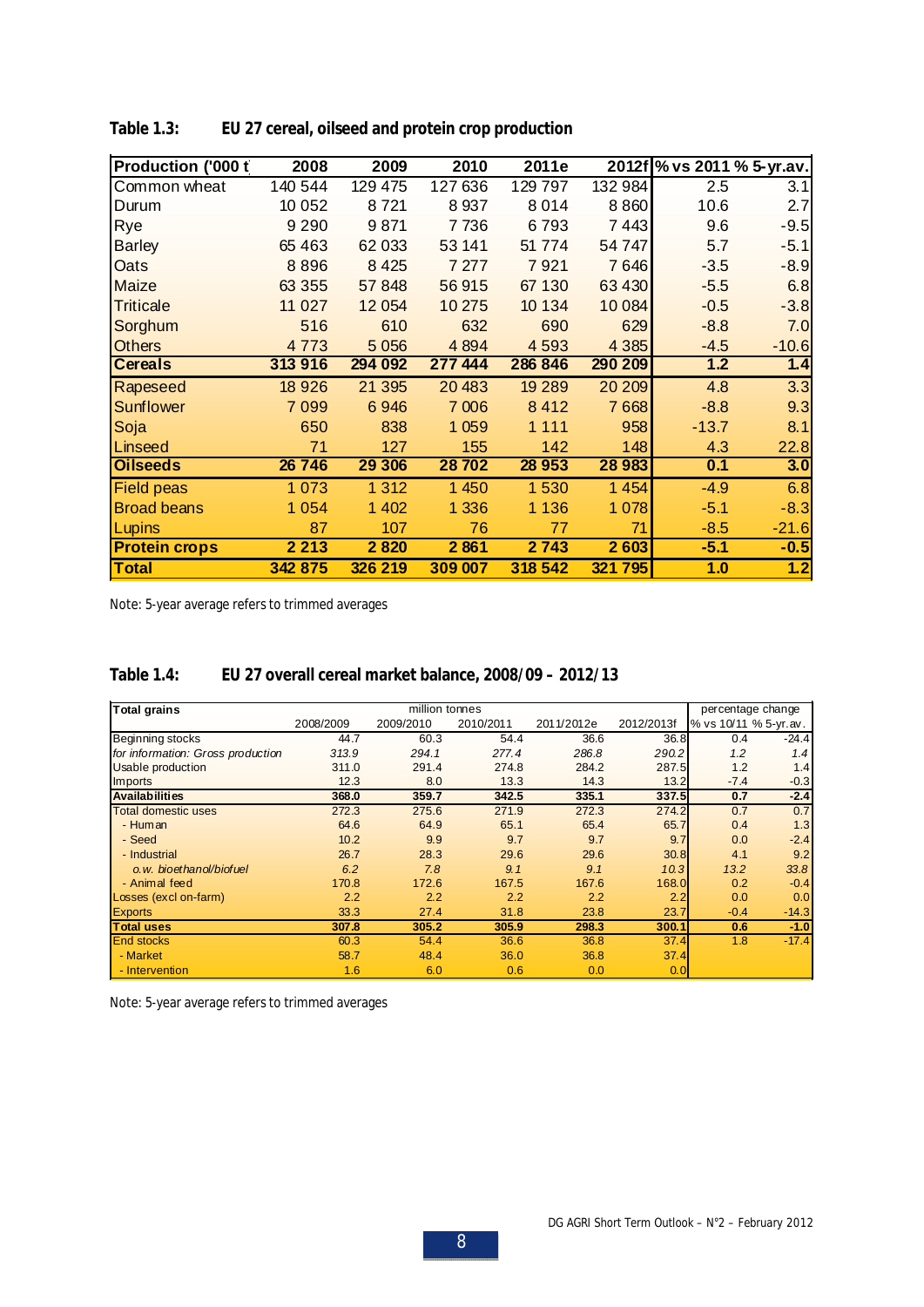| Table 1.5: |  | EU 27 cereal market balance, 2012/13 (forecast) |  |  |
|------------|--|-------------------------------------------------|--|--|
|------------|--|-------------------------------------------------|--|--|

| 2012/2013f:                                                                                                                              | Common |        |       |                             |     |         |        |           |        | (Mio t)       |
|------------------------------------------------------------------------------------------------------------------------------------------|--------|--------|-------|-----------------------------|-----|---------|--------|-----------|--------|---------------|
|                                                                                                                                          | wheat  | Barley | Durum | Maize                       | Rye | Sorghum | Oats   | Triticale | Others | <b>EUR 27</b> |
| Beginning stocks (01.07.2012)                                                                                                            | 10.7   | 9.4    | 0.7   | 13.7                        | 0.2 | 0.0     | 1.1    | 0.7       | 0.3    | 36.8          |
| for information: Gross production                                                                                                        | 133.0  | 54.7   | 8.9   | 63.4                        | 7.4 | 0.6     | 7.6    | 10.1      | 4.4    | 290.2         |
| Usable production                                                                                                                        | 131.9  | 54.3   | 8.8   | 63.2                        | 7.2 | 0.5     | 7.5    | 9.9       | 4.1    | 287.5         |
| (1)<br>Import                                                                                                                            | 4.6    | 0.3    | 2.1   | 5.5                         | 0.0 | 0.7     | 0.0    | 0.0       | 0.1    | 13.2          |
| <b>Total availabilities</b>                                                                                                              | 147.2  | 63.9   | 11.5  | 82.4                        | 7.4 | 1.3     | 8.6    | 10.6      | 4.6    | 337.5         |
| Total domestic use                                                                                                                       | 116.1  | 49.4   | 9.6   | 68.5                        | 7.0 | 1.3     | 7.7    | 10.2      | 4.4    | 274.2         |
| - Human                                                                                                                                  | 47.5   | 0.4    | 8.6   | 4.8                         | 3.0 | 0.2     | 1.1    | 0.1       | 0.0    | 65.7          |
| - Seed                                                                                                                                   | 4.8    | 2.2    | 0.5   | 0.5                         | 0.5 | 0.0     | 0.5    | 0.5       | 0.3    | 9.7           |
| - Industrial                                                                                                                             | 10.8   | 9.4    | 0.1   | 8.2                         | 1.5 | 0.0     | 0.1    | 0.6       | 0.1    | 30.8          |
| o.w. bioethanol/biofuel                                                                                                                  | 4.8    | 0.9    |       | 3.3                         | 0.8 |         |        | 0.5       |        | 10.3          |
| - Animal feed                                                                                                                            | 53.0   | 37.5   | 0.4   | 55.0                        | 2.0 | 1.1     | 6.0    | 9.0       | 4.0    | 168.0         |
| Losses (excl on-farm)                                                                                                                    | 0.9    | 0.4    | 0.1   | 0.6                         | 0.1 | 0.0     | 0.1    | 0.1       | 0.0    | 2.2           |
| <b>Export</b><br>(1)                                                                                                                     | 15.0   | 5.0    | 1.0   | 2.5                         | 0.1 | 0.0     | 0.1    | 0.0       | 0.0    | 23.7          |
| <b>Total use</b>                                                                                                                         | 132.0  | 54.8   | 10.6  | 71.6                        | 7.2 | 1.3     | 7.9    | 10.3      | 4.5    | 300.1         |
| End stocks (30.06.2013)                                                                                                                  | 15.1   | 9.1    | 0.8   | 10.8                        | 0.3 | 0.0     | 0.8    | 0.3       | 0.1    | 37.4          |
| <b>Market</b>                                                                                                                            | 15.1   | 9.1    | 0.8   | 10.8                        | 0.3 | 0.0     | 0.8    | 0.3       | 0.1    | 37.4          |
| Intervention                                                                                                                             | 0.0    | 0.0    |       | 0.0                         |     |         |        |           |        | 0.0           |
| Change in stocks                                                                                                                         | 4.5    | $-0.3$ | 0.2   | $-2.9$                      | 0.1 | $-0.1$  | $-0.3$ | $-0.4$    | $-0.2$ | 0.7           |
| Change in public stocks                                                                                                                  | 0.0    | 0.0    |       | 0.0                         |     |         |        |           |        | 0.0           |
| Grains equivalent (grain + groats and flour). Durum wheat: semolina included. Maize: processed products and animal feed included.<br>(1) |        |        |       |                             |     |         |        |           |        |               |
|                                                                                                                                          |        |        |       | estimated export quantities |     |         |        |           |        |               |
| Wheat incl. durum                                                                                                                        |        |        |       | 16.0 Mio t                  |     |         |        |           |        |               |
| Coarse grains                                                                                                                            |        |        |       | 7.7 Miot                    |     |         |        |           |        |               |

## **Table 1.6: EU 27 cereal market balance, 2011/12 (estimated)**

| 2011/2012e:                                                                                                                              | Common |        |       |                             |        |         |      |           |               | (Mio t)       |
|------------------------------------------------------------------------------------------------------------------------------------------|--------|--------|-------|-----------------------------|--------|---------|------|-----------|---------------|---------------|
|                                                                                                                                          | wheat  | Barley | Durum | Maize                       | Rye    | Sorghum | Oats | Triticale | <b>Others</b> | <b>EUR 27</b> |
| Beginning stocks (01.07.2011)                                                                                                            | 10.2   | 11.4   | 0.5   | 11.3                        | 0.5    | 0.2     | 1.1  | 1.0       | 0.2           | 36.6          |
| for information: Gross production                                                                                                        | 129.8  | 51.8   | 8.0   | 67.1                        | 6.8    | 0.7     | 7.9  | 10.1      | 4.6           | 286.8         |
| Usable production                                                                                                                        | 128.8  | 51.3   | 7.9   | 66.8                        | 6.6    | 0.6     | 7.8  | 9.9       | 4.3           | 284.2         |
| (1)<br>Import                                                                                                                            | 5.8    | 0.4    | 2.4   | 5.0                         | 0.0    | 0.5     | 0.0  | 0.0       | 0.2           | 14.3          |
| <b>Total availabilities</b>                                                                                                              | 144.8  | 63.1   | 10.8  | 83.2                        | 7.1    | $1.3$   | 8.9  | 11.0      | 4.8           | 335.1         |
| Total domestic use                                                                                                                       | 118.2  | 48.3   | 9.0   | 66.4                        | 6.8    | 1.3     | 7.7  | 10.2      | 4.4           | 272.3         |
| - Human                                                                                                                                  | 47.8   | 0.4    | 8.0   | 4.8                         | 3.0    | 0.2     | 1.1  | 0.1       | 0.0           | 65.4          |
| - Seed                                                                                                                                   | 4.8    | 2.2    | 0.5   | 0.5                         | 0.5    | 0.0     | 0.5  | 0.5       | 0.3           | 9.7           |
| - Industrial                                                                                                                             | 10.6   | 9.2    | 0.1   | 7.6                         | 1.3    | 0.0     | 0.1  | 0.6       | 0.1           | 29.6          |
| o.w. bioethanol/biofuel                                                                                                                  | 4.6    | 0.7    |       | 2.7                         | 0.6    |         |      | 0.5       |               | 9.1           |
| - Animal feed                                                                                                                            | 55.0   | 36.6   | 0.4   | 53.5                        | 2.0    | 1.1     | 6.0  | 9.0       | 4.0           | 167.6         |
| Losses (excl on-farm)                                                                                                                    | 0.9    | 0.4    | 0.1   | 0.6                         | 0.1    | 0.0     | 0.1  | 0.1       | 0.0           | 2.2           |
| <b>Export</b><br>(1)                                                                                                                     | 15.0   | 5.0    | 1.1   | 2.5                         | 0.1    | 0.0     | 0.1  | 0.0       | 0.0           | 23.8          |
| <b>Total use</b>                                                                                                                         | 134.1  | 53.7   | 10.2  | 69.5                        | 6.9    | 1.3     | 7.9  | 10.3      | 4.5           | 298.3         |
| End stocks (30.06.2012)                                                                                                                  | 10.7   | 9.4    | 0.7   | 13.7                        | 0.2    | 0.0     | 1.1  | 0.7       | 0.3           | 36.8          |
| Market                                                                                                                                   | 10.7   | 9.4    | 0.7   | 13.7                        | 0.2    | 0.0     | 1.1  | 0.7       | 0.3           | 36.8          |
| Intervention                                                                                                                             | 0.0    | 0.0    |       | 0.0                         |        |         |      |           |               | 0.0           |
| Change in stocks                                                                                                                         | 0.5    | $-2.0$ | 0.1   | 2.4                         | $-0.3$ | $-0.2$  | 0.0  | $-0.3$    | 0.1           | 0.2           |
| Change in public stocks                                                                                                                  | 0.0    | $-0.5$ |       | 0.0                         |        |         |      |           |               | $-0.6$        |
| Grains equivalent (grain + groats and flour). Durum wheat: semolina included. Maize: processed products and animal feed included.<br>(1) |        |        |       |                             |        |         |      |           |               |               |
|                                                                                                                                          |        |        |       | estimated export quantities |        |         |      |           |               |               |
| Wheat incl. durum                                                                                                                        |        |        |       | 16.1 Mio t                  |        |         |      |           |               |               |
| <b>Coarse grains</b>                                                                                                                     |        |        |       | 7.7 Mio t                   |        |         |      |           |               |               |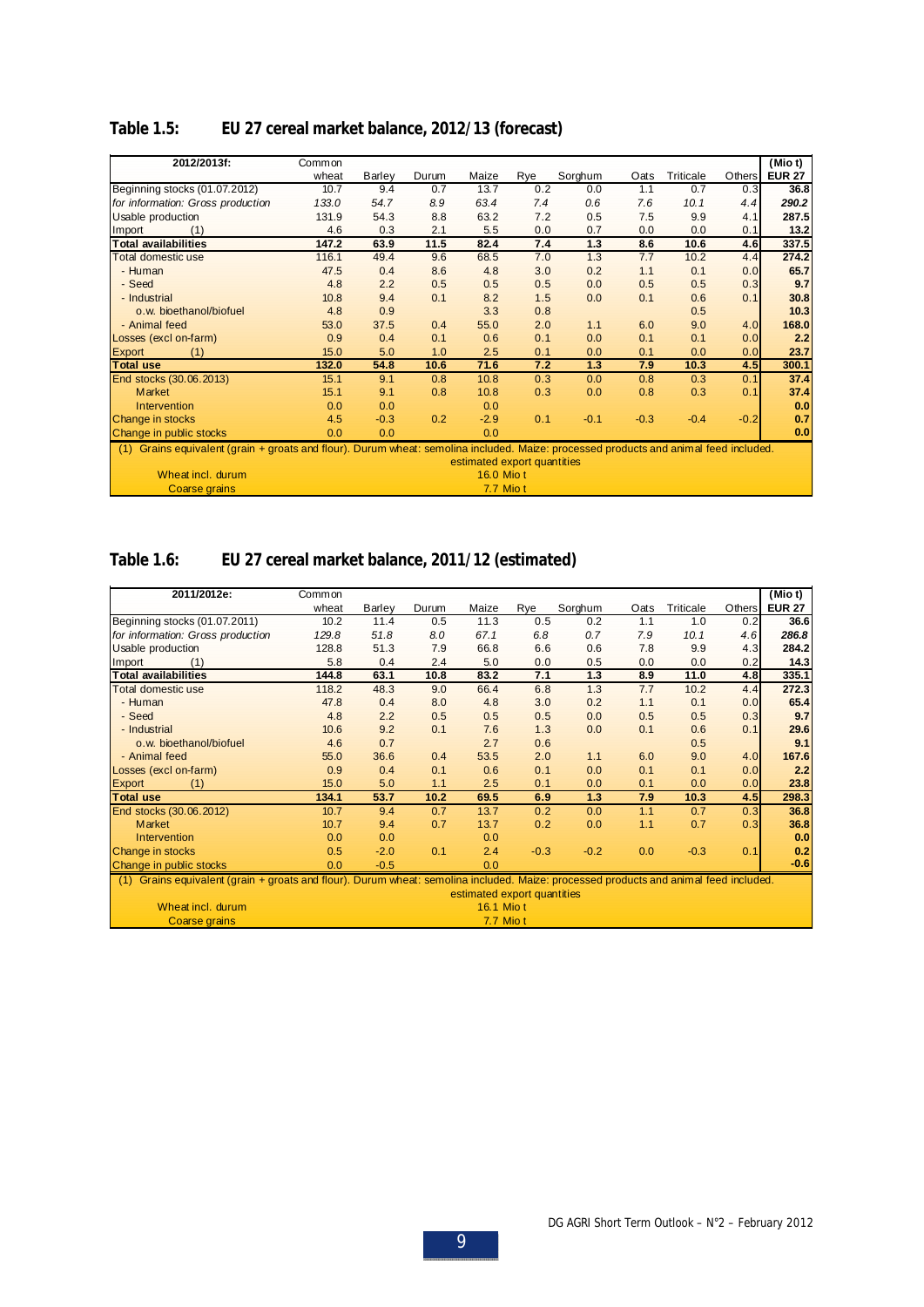| 2010/2011:                                                                                                                               | Common |        |        |                             |        |         |        |           |               | (Mio t)       |
|------------------------------------------------------------------------------------------------------------------------------------------|--------|--------|--------|-----------------------------|--------|---------|--------|-----------|---------------|---------------|
|                                                                                                                                          | wheat  | Barley | Durum  | Maize                       | Rye    | Sorghum | Oats   | Triticale | <b>Others</b> | <b>EUR 27</b> |
| Beginning stocks (01.07.2010)                                                                                                            | 14.9   | 18.4   | 1.2    | 14.7                        | 1.3    | 0.4     | 1.5    | 1.4       | 0.5           | 54.4          |
| for information: Gross production                                                                                                        | 127.6  | 53.1   | 8.9    | 56.9                        | 7.7    | 0.6     | 7.3    | 10.3      | 4.9           | 277.4         |
| Usable production                                                                                                                        | 126.6  | 52.7   | 8.8    | 56.7                        | 7.5    | 0.5     | 7.2    | 10.1      | 4.6           | 274.8         |
| (1)<br>Import                                                                                                                            | 2.4    | 0.2    | 2.0    | 7.5                         | 0.0    | 0.9     | 0.0    | 0.0       | 0.1           | 13.3          |
| <b>Total availabilities</b>                                                                                                              | 144.0  | 71.3   | 12.1   | 78.9                        | 8.9    | 1.9     | 8.7    | 11.5      | 5.3           | 342.5         |
| Total domestic use                                                                                                                       | 112.8  | 51.8   | 9.4    | 65.2                        | 8.2    | 1.7     | 7.4    | 10.4      | 5.0           | 271.9         |
| - Human                                                                                                                                  | 47.1   | 0.4    | 8.5    | 4.8                         | 3.0    | 0.2     | 1.1    | 0.1       | 0.0           | 65.1          |
| - Seed                                                                                                                                   | 4.8    | 2.2    | 0.5    | 0.5                         | 0.5    | 0.0     | 0.5    | 0.5       | 0.3           | 9.7           |
| - Industrial                                                                                                                             | 10.1   | 9.0    | 0.1    | 8.1                         | 1.6    | 0.0     | 0.1    | 0.5       | 0.1           | 29.6          |
| o.w. bioethanol/biofuel                                                                                                                  | 4.1    | 0.5    |        | 3.2                         | 0.9    |         |        | 0.4       |               | 9.1           |
| - Animal feed                                                                                                                            | 50.8   | 40.3   | 0.3    | 51.9                        | 3.1    | 1.5     | 5.7    | 9.3       | 4.6           | 167.5         |
| Losses (excl on-farm)                                                                                                                    | 0.9    | 0.4    | 0.1    | 0.6                         | 0.1    | 0.0     | 0.1    | 0.1       | 0.0           | 2.2           |
| <b>Export</b><br>(1)                                                                                                                     | 20.1   | 7.6    | 2.1    | 1.8                         | 0.1    | 0.0     | 0.1    | 0.0       | 0.0           | 31.8          |
| <b>Total use</b>                                                                                                                         | 133.8  | 59.9   | 11.5   | 67.6                        | 8.3    | 1.7     | 7.6    | 10.5      | 5.1           | 305.9         |
| End stocks (30.06.2011)                                                                                                                  | 10.2   | 11.4   | 0.5    | 11.3                        | 0.5    | 0.2     | 1.1    | 1.0       | 0.2           | 36.6          |
| Market                                                                                                                                   | 10.1   | 10.9   | 0.5    | 11.3                        | 0.5    | 0.2     | 1.1    | 1.0       | 0.2           | 36.0          |
| Intervention                                                                                                                             | 0.0    | 0.5    |        | 0.0                         |        |         |        |           |               | 0.6           |
| Change in stocks                                                                                                                         | $-4.7$ | $-7.0$ | $-0.7$ | $-3.4$                      | $-0.8$ | $-0.2$  | $-0.4$ | $-0.4$    | $-0.3$        | $-17.8$       |
| Change in public stocks                                                                                                                  | $-0.2$ | $-5.0$ |        | $-0.2$                      |        |         |        |           |               | $-5.4$        |
| Grains equivalent (grain + groats and flour). Durum wheat: semolina included. Maize: processed products and animal feed included.<br>(1) |        |        |        |                             |        |         |        |           |               |               |
|                                                                                                                                          |        |        |        | estimated export quantities |        |         |        |           |               |               |
| Wheat incl. durum                                                                                                                        |        |        |        | 22.1 Mio t                  |        |         |        |           |               |               |
| Coarse grains                                                                                                                            |        |        |        | 9.6 Mio t                   |        |         |        |           |               |               |

## **Table 1.7: EU 27 cereal market balance, 2010/11**

**Table 1.8: EU 27 oilseed balance sheets**

| Oilseeds (mio. t)         | 2008/09 | 2009/10 | 2010/11 | 2011/12e |      | 2012/13f % vs 11/12% 5-yr.av. |         |
|---------------------------|---------|---------|---------|----------|------|-------------------------------|---------|
| Production                | 26.7    | 29.2    | 28.5    | 28.8     | 28.8 | 0.1                           | 2.9     |
| Rape                      | 18.9    | 21.4    | 20.5    | 19.3     | 20.2 | 4.8                           | 3.3     |
| Soybean                   | 0.7     | 0.8     | 1.1     | 1.1      | 1.0  | $-13.7$                       | 8.1     |
| Sunflower                 | 7.1     | 6.9     | 7.0     | 8.4      | 7.7  | $-8.8$                        | 9.3     |
| <b>Total domestic use</b> | 42.3    | 43.4    | 44.4    | 44.1     | 43.8 | $-0.7$                        | 1.2     |
| Rape                      | 21.4    | 23.5    | 23.1    | 22.4     | 22.6 | 0.5                           | 1.2     |
| of which crushing         | 20.5    | 22.9    | 22.3    | 21.5     | 21.7 | 0.5                           | 1.0     |
| Soybean                   | 14.0    | 13.1    | 14.4    | 13.9     | 13.7 | $-1.1$                        | $-2.7$  |
| of which crushing         | 12.9    | 12.6    | 13.1    | 12.9     | 12.8 | $-0.6$                        | $-1.3$  |
| <b>Sunflower</b>          | 6.9     | 6.7     | 6.9     | 7.8      | 7.5  | $-3.8$                        | 10.0    |
| of which crushing         | 5.9     | 5.9     | 6.2     | 7.0      | 6.8  | $-2.8$                        | 13.2    |
| <b>Imports</b>            | 17.4    | 15.2    | 16.0    | 16.2     | 15.7 | $-3.1$                        | $-3.2$  |
| Rape                      | 3.4     | 2.1     | 2.6     | 3.0      | 2.5  | $-16.7$                       | $-2.3$  |
| Soybean                   | 13.5    | 12.7    | 13.1    | 12.8     | 12.8 | 0.0                           | $-2.5$  |
| Sunflower                 | 0.6     | 0.3     | 0.4     | 0.4      | 0.4  | 0.0                           | 2.8     |
| <b>Exports</b>            | 0.4     | 0.9     | 0.7     | 1.0      | 0.7  | $-26.3$                       | $-17.1$ |
| Rape                      | 0.1     | 0.2     | 0.2     | 0.1      | 0.2  | 50.0                          | $-0.9$  |
| Soybean                   | 0.0     | 0.0     | 0.1     | 0.1      | 0.1  | 0.0                           | 19.3    |
| <b>Sunflower</b>          | 0.3     | 0.7     | 0.5     | 0.8      | 0.5  | $-37.5$                       | $-9.4$  |
| <b>End stocks</b>         | 3.5     | 3.6     | 3.1     | 3.0      | 3.0  | 0.0                           | $-6.3$  |
| Rape                      | 1.6     | 1.5     | 1.3     | 1.0      | 1.0  | 0.0                           | $-18.9$ |
| Soybean                   | 1.1     | 1.5     | 1.2     | 1.2      | 1.2  | 0.0                           | 2.9     |
| <b>Sunflower</b>          | 0.8     | 0.7     | 0.6     | 0.8      | 0.8  | 0.0                           | 12.5    |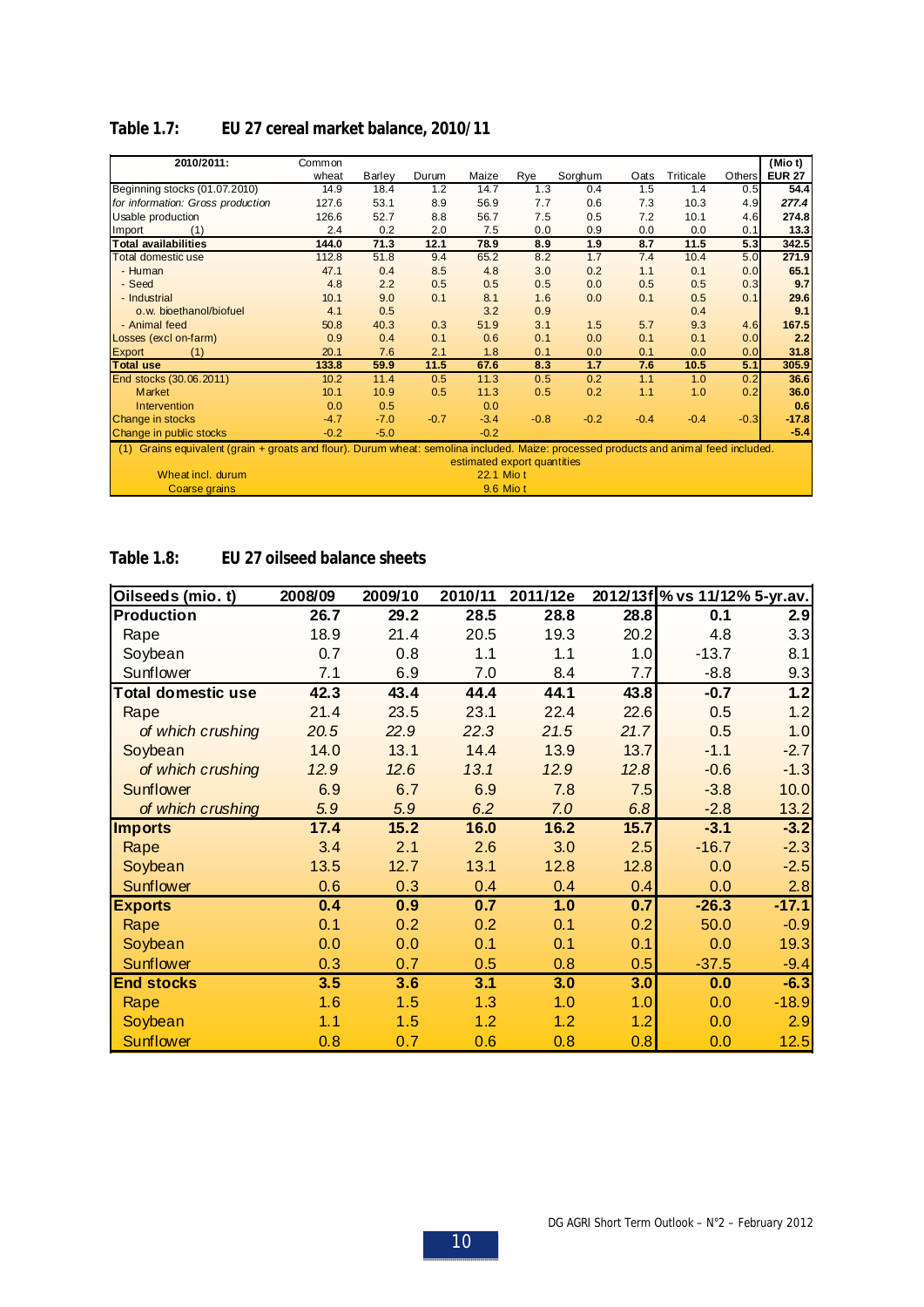| Meals (mio.t)             | 2008/09 | 2009/10 | 2010/11 | 2011/12e |      | 2012/13f % vs 11/12% 5-yr.av. |        |
|---------------------------|---------|---------|---------|----------|------|-------------------------------|--------|
| Production                | 25.1    | 26.3    | 26.5    | 26.3     | 26.2 | $-0.4$                        | 1.1    |
| Rape                      | 11.7    | 13.1    | 12.7    | 12.3     | 12.3 | 0.5                           | 1.0    |
| Soybean                   | 10.2    | 10.0    | 10.4    | 10.2     | 10.1 | $-0.6$                        | $-1.3$ |
| Sunflower                 | 3.2     | 3.3     | 3.4     | 3.8      | 3.7  | $-2.8$                        | 13.2   |
| <b>Total domestic use</b> | 48.7    | 48.1    | 49.6    | 49.8     | 49.8 | 0.0                           | 0.9    |
| Rape                      | 11.7    | 13.0    | 12.7    | 12.2     | 12.3 | 0.5                           | 0.8    |
| Soybean                   | 31.6    | 29.7    | 31.4    | 31.3     | 31.4 | 0.1                           | $-0.3$ |
| Sunflower                 | 5.4     | 5.4     | 5.4     | 6.2      | 6.1  | $-1.7$                        | 12.4   |
| <b>Imports</b>            | 24.3    | 22.5    | 24.1    | 24.5     | 24.5 | 0.0                           | 0.7    |
| Rape                      | 0.2     | 0.1     | 0.2     | 0.2      | 0.2  | 0.0                           | 18.8   |
| Soybean                   | 21.9    | 20.1    | 21.7    | 21.8     | 21.8 | 0.0                           | $-0.2$ |
| <b>Sunflower</b>          | 2.2     | 2.2     | 2.2     | 2.5      | 2.5  | 0.0                           | 12.9   |
| <b>Exports</b>            | 0.7     | 0.7     | 0.9     | 1.0      | 0.9  | $-10.1$                       | 14.1   |
| Rape                      | 0.2     | 0.2     | 0.3     | 0.3      | 0.3  | 0.0                           | 16.1   |
| Soybean                   | 0.4     | 0.5     | 0.6     | 0.6      | 0.5  | $-16.7$                       | 4.6    |
| Sunflower                 | 0.1     | 0.1     | 0.1     | 0.1      | 0.1  | 0.0                           | 50.8   |
| <b>End stocks</b>         | 0.7     | 0.6     | 0.7     | 0.7      | 0.7  | 0.0                           | 2.5    |
| Rape                      | 0.1     | 0.1     | 0.1     | 0.1      | 0.1  | 0.0                           | 0.0    |
| Soybean                   | 0.6     | 0.5     | 0.6     | 0.6      | 0.6  | 0.0                           | 3.1    |
| <b>Sunflower</b>          | 0.1     | 0.1     | 0.1     | 0.1      | 0.1  | 0.0                           | 0.0    |

| Vegetable oils (mio.      | 2008/09 | 2009/10 | 2010/11 | 2011/12e |               | 2012/13f % vs 11/12% 5-yr.av. |         |
|---------------------------|---------|---------|---------|----------|---------------|-------------------------------|---------|
| Production                | 13.5    | 14.4    | 14.4    | 14.3     | 14.3          | $-0.4$                        | 1.7     |
| Rape                      | 8.4     | 9.4     | 9.1     | 8.8      | 8.9           | 0.5                           | 1.0     |
| Soybean                   | 2.6     | 2.5     | 2.6     | 2.6      | 2.6           | $-0.6$                        | $-1.3$  |
| Sunflower                 | 2.5     | 2.5     | 2.6     | 2.9      | 2.8           | $-2.8$                        | 13.2    |
| Palm                      | 0.0     | 0.0     | 0.0     | 0.0      | 0.0           |                               |         |
| <b>Total domestic use</b> | 20.2    | 21.2    | 20.5    | 20.2     | 20.2          | 0.1                           | $-0.5$  |
| Rape                      | 8.6     | 9.8     | 9.4     | 9.2      | 9.3           | 0.5                           | 2.2     |
| Soybean                   | 3.2     | 2.6     | 3.1     | 2.9      | 2.9           | 1.2                           | $-4.0$  |
| Sunflower                 | 3.3     | 3.5     | 3.2     | 3.5      | 3.4           | $-1.6$                        | 3.9     |
| Palm                      | 5.1     | 5.4     | 4.9     | 4.6      | 4.6           | 0.0                           | $-6.1$  |
| <b>Imports</b>            | 7.8     | 7.4     | 7.2     | 6.9      | 6.9           | 0.0                           | $-5.0$  |
| Rape                      | 0.5     | 0.4     | 0.5     | 0.6      | 0.6           | 0.0                           | 30.2    |
| Soybean                   | 1.0     | 0.5     | 0.9     | 0.8      | 0.8           | 0.0                           | $-12.6$ |
| <b>Sunflower</b>          | 1.1     | 1.0     | 0.8     | 0.8      | 0.8           | 0.0                           | $-21.7$ |
| Palm                      | 5.3     | 5.5     | 5.0     | 4.8      | 4.8           | 0.0                           | $-5.8$  |
| <b>Exports</b>            | 0.8     | 0.7     | 1.0     | 1.1      | 1.0           | $-11.6$                       | 12.2    |
| Rape                      | 0.1     | 0.1     | 0.2     | 0.3      | 0.2           | $-20.0$                       | 21.3    |
| Soybean                   | 0.4     | 0.4     | 0.4     | 0.5      | 0.4           | $-11.1$                       | 0.7     |
| <b>Sunflower</b>          | 0.1     | 0.1     | 0.2     | 0.2      | 0.2           | $-14.3$                       | 7.2     |
| Palm                      | 0.1     | 0.1     | 0.2     | 0.2      | 0.2           | 0.0                           | 21.1    |
| <b>End stocks</b>         | 1.3     | 1.2     | 1.2     | 1.2      | $\boxed{1.2}$ | 0.0                           | $-1.4$  |
| Rape                      | 0.5     | 0.4     | 0.5     | 0.4      | 0.4           | 0.0                           | $-4.0$  |
| Soybean                   | 0.2     | 0.2     | 0.2     | 0.2      | 0.2           | 0.0                           | 0.0     |
| <b>Sunflower</b>          | 0.4     | 0.2     | 0.3     | 0.3      | 0.3           | 0.0                           | 7.1     |
| Palm                      | 0.3     | 0.4     | 0.3     | 0.3      | 0.3           | 0.0                           | 0.0     |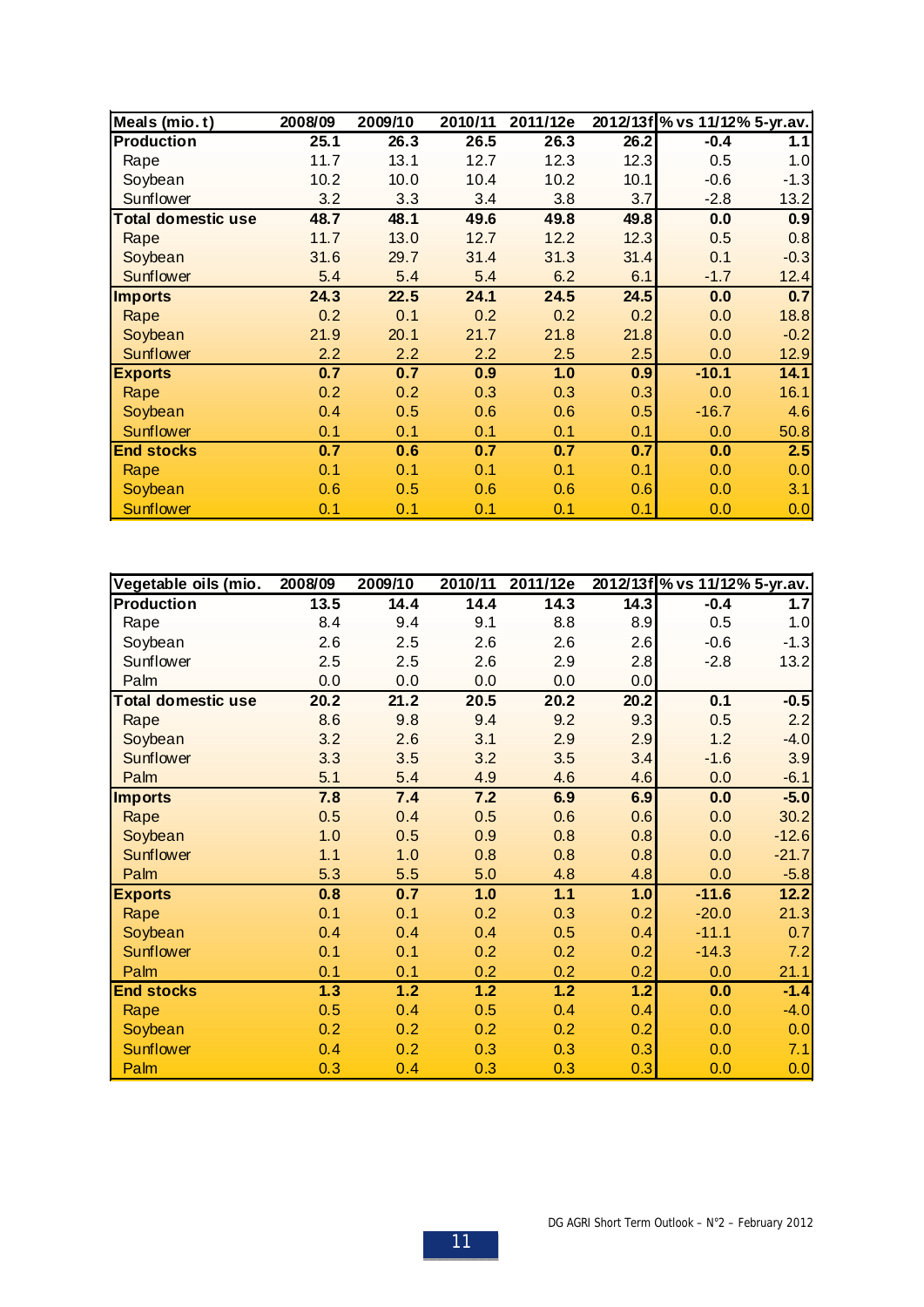## **2. MEAT BALANCE SHEET**

|                                    |                |          | 000 t carcass weight |          |          |         | % variation |         |        |
|------------------------------------|----------------|----------|----------------------|----------|----------|---------|-------------|---------|--------|
|                                    | 2009           | 2010     | 2011e                | 2012f    | 2013f    | 10/09   | 11/10       | 12/11   | 13/12  |
| <b>Gross Indigenous Production</b> | 42 623         | 43810    | 44 480               | 43 991   | 43 948   | 2.8     | 1.5         | $-1.1$  | $-0.1$ |
|                                    |                |          |                      |          |          |         |             |         | 0.0    |
| Live Imports                       | $\overline{2}$ | 1        | 1                    | 1        |          | $-47.7$ | 33.9        | $-13.1$ | $-9.9$ |
| <b>Live Exports</b>                | 191            | 213      | 256                  | 235      | 216      | 11.6    | 20.1        | $-8.4$  | $-7.8$ |
| <b>Net Production</b>              | 42 434         | 43 598   | 44 225               | 43757    | 43 733   | 2.7     | 1.4         | $-1.1$  | $-0.1$ |
| of which EU-15                     | 35 708         | 36 850   | 37 192               | 36799    | 36 777   | 3.2     | 0.9         | $-1.1$  | $-0.1$ |
| of which EU-12                     | 6732           | 6748     | 7 0 32               | 6959     | 6956     | 0.2     | 4.2         | $-1.0$  | 0.0    |
| <b>Meat Imports</b>                | 1514           | 1 3 6 4  | 1 3 2 5              | 1 3 5 9  | 1 3 4 5  | $-9.9$  | $-2.9$      | 2.5     | $-1.0$ |
| <b>Meat Exports</b>                | 2568           | 3 2 5 7  | 3 808                | 3651     | 3803     | 26.8    | 16.9        | $-4.1$  | 4.2    |
| <b>Stock changes</b>               | $\bf{0}$       | $\bf{0}$ | $\mathbf{0}$         | $\bf{0}$ | $\Omega$ |         |             |         |        |
| <b>Consumption</b>                 | 41 380         | 41705    | 41 742               | 41 458   | 41 310   | 0.8     | 0.1         | $-0.7$  | $-0.4$ |
| <b>Population</b> (mio)            | 500            | 502      | 503                  | 504      | 505      | 0.3     | 0.3         | 0.2     | 0.2    |
| of which EU-15                     | 397            | 399      | 400                  | 401      | 402      | 0.4     | 0.4         | 0.3     | 0.3    |
| of which EU-12                     | 103            | 103      | 103                  | 103      | 103      | $-0.1$  | $-0.1$      | $-0.1$  | $-0.1$ |
| <b>Per Capita Consumption (kg)</b> | 82.7           | 83.1     | 83.0                 | 82.2     | 81.8     | 0.5     | $-0.2$      | $-0.9$  | $-0.6$ |
| <b>Ending stocks</b>               | $\bf{0}$       | $\bf{0}$ | $\bf{0}$             | $\bf{0}$ | $\bf{0}$ |         |             |         |        |

## **Table 2.1: EU 27 overall meat balance sheet**

## **Table 2.2: EU 27 beef and veal balance sheet**

|                                    |          |          | 000 t carcass weight |          |              |         | % variation |         |        |
|------------------------------------|----------|----------|----------------------|----------|--------------|---------|-------------|---------|--------|
|                                    | 2009     | 2010     | 2011e                | 2012f    | 2013f        | 10/09   | 11/10       | 12/11   | 13/12  |
| <b>Gross Indigenous Production</b> | 7988     | 8 2 2 8  | 8 3 7 7              | 8063     | 8 0 0 7      | 3.0     | 1.8         | $-3.8$  | $-0.7$ |
| <b>Live Imports</b>                | 1        | 0        | 0                    | 0        | 0            | $-88.1$ | $-14.8$     | $-2.7$  | 5.2    |
| <b>Live Exports</b>                | 61       | 116      | 156                  | 148      | 135          | 90.4    | 34.5        | $-5.0$  | $-8.8$ |
| <b>Net Production</b>              | 7929     | 8 1 1 3  | 8 2 2 2              | 7915     | 7872         | 2.3     | 1.3         | $-3.7$  | $-0.5$ |
| of which EU-15                     | 7 1 0 5  | 7 2 9 7  | 7 4 1 3              | 7 1 2 2  | 7086         | 2.7     | 1.6         | $-3.9$  | $-0.5$ |
| of which EU-12                     | 823      | 815      | 809                  | 793      | 786          | $-1.0$  | $-0.7$      | $-2.0$  | $-0.9$ |
| <b>Meat Imports</b>                | 359      | 320      | 286                  | 316      | 309          | $-11.0$ | $-10.5$     | 10.5    | $-2.2$ |
| <b>Meat Exports</b>                | 91       | 255      | 331                  | 235      | 218          | 179.0   | 29.6        | $-29.0$ | $-7.2$ |
| <b>Stock changes (public)</b>      | $\bf{0}$ | $\bf{0}$ | $\bf{0}$             | $\bf{0}$ | $\Omega$     |         |             |         |        |
| <b>Consumption</b>                 | 8 1 9 6  | 8 1 7 7  | 8 177                | 7996     | 7963         | $-0.2$  | 0.0         | $-2.2$  | $-0.4$ |
| <b>Population</b> (mio)            | 500      | 502      | 503                  | 504      | 505          | 0.3     | 0.3         | 0.2     | 0.2    |
| of which EU-15                     | 397      | 399      | 400                  | 401      | 402          | 0.4     | 0.4         | 0.3     | 0.3    |
| of which EU-12                     | 103      | 103      | 103                  | 103      | 103          | $-0.1$  | $-0.1$      | $-0.1$  | $-0.1$ |
| <b>Per Capita Consumption (kg)</b> | 16.4     | 16.3     | 16.3                 | 15.9     | 15.8         | $-0.5$  | $-0.3$      | $-2.4$  | $-0.6$ |
| <b>Ending stocks (public)</b>      | 0        | $\bf{0}$ | $\bf{0}$             | $\bf{0}$ | $\mathbf{0}$ |         |             |         |        |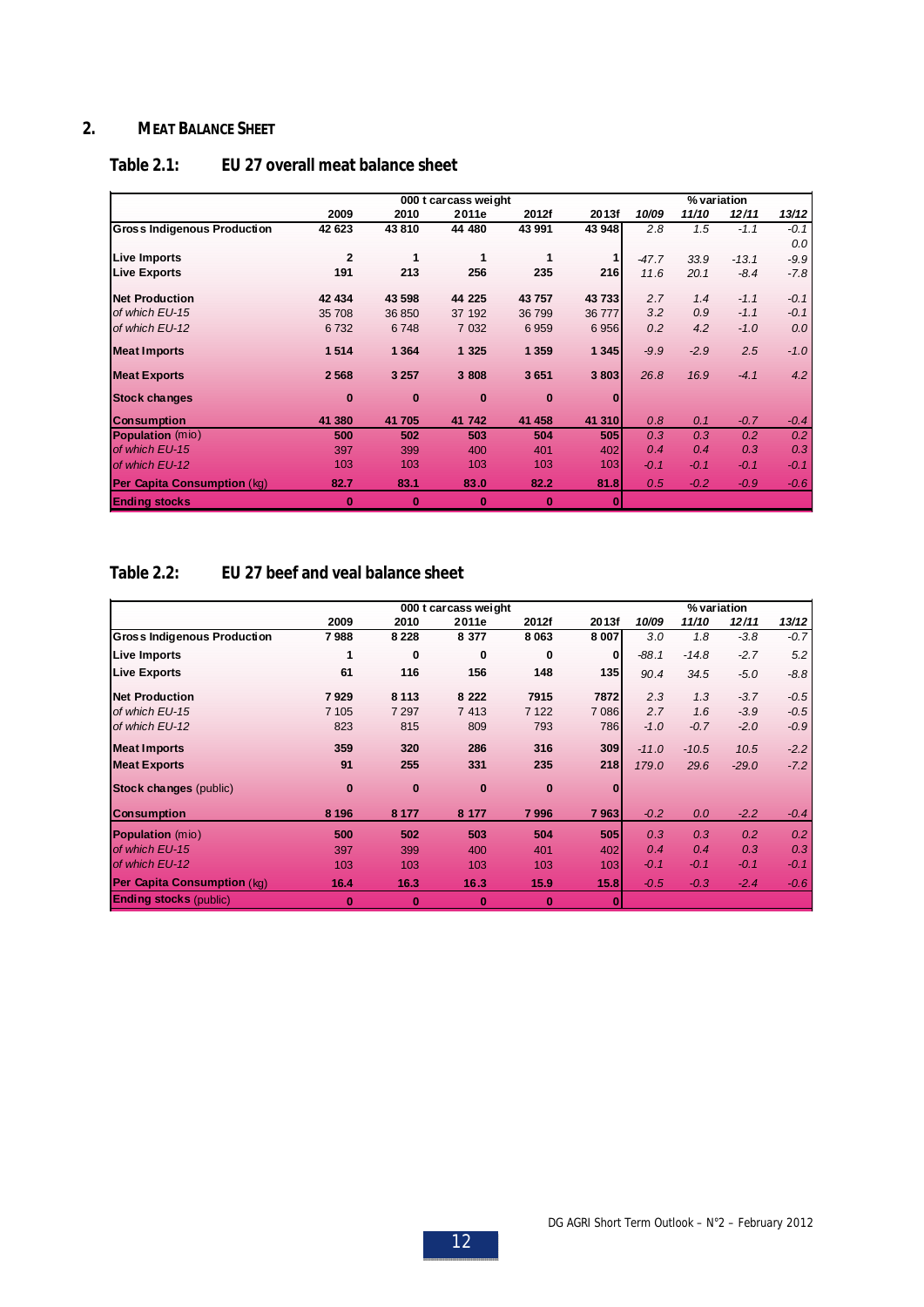|                                        |          |          | 000 t carcass weight |          |              |         | % variation |         |         |
|----------------------------------------|----------|----------|----------------------|----------|--------------|---------|-------------|---------|---------|
|                                        | 2009     | 2010     | 2011e                | 2012f    | 2013f        | 10/09   | 11/10       | 12/11   | 13/12   |
| <b>Gross Indigenous Production</b>     | 22 063   | 22 603   | 22 978               | 22 740   | 22 717       | 2.4     | 1.7         | $-1.0$  | $-0.1$  |
| Live Imports                           | 0        | 0        | $\bf{0}$             | $\bf{0}$ | $\mathbf{0}$ | $-10.8$ | $-69.0$     | $-63.0$ | $-36.0$ |
| <b>Live Exports</b>                    | 120      | 78       | 71                   | 59       | 58           | $-34.7$ | $-9.3$      | $-16.9$ | $-0.8$  |
| <b>Net Production</b>                  | 21 944   | 22 5 25  | 22 907               | 22 682   | 22 659       | 2.6     | 1.7         | $-1.0$  | $-0.1$  |
| of which EU-15                         | 18 6 23  | 19 248   | 19 366               | 19 211   | 19 19 2      | 3.4     | 0.6         | $-0.8$  | $-0.1$  |
| of which EU-12                         | 3 3 2 1  | 3 2 7 7  | 3 5 4 1              | 3 4 7 0  | 3 4 6 7      | $-1.3$  | 8.1         | $-2.0$  | $-0.1$  |
| <b>Meat Imports</b>                    | 34       | 22       | 15                   | 15       | 12           | $-35.4$ | $-31.3$     | $-3.5$  | $-17.1$ |
| <b>Meat Exports</b>                    | 1 540    | 1839     | 2 174                | 2 1 3 0  | 2 3 3 9      | 19.4    | 18.2        | $-2.0$  | 9.8     |
| <b>Stock changes (private storage)</b> | $\Omega$ | $\bf{0}$ | $\Omega$             | $\bf{0}$ | n            |         |             |         |         |
| <b>Consumption</b>                     | 20 438   | 20708    | 20 749               | 20 566   | 20 332       | 1.3     | 0.2         | $-0.9$  | $-1.1$  |
| <b>Population</b> (mio)                | 500      | 502      | 503                  | 504      | 505          | 0.3     | 0.3         | 0.2     | 0.2     |
| of which EU-15                         | 397      | 399      | 400                  | 401      | 402          | 0.4     | 0.4         | 0.3     | 0.3     |
| of which EU-12                         | 103      | 103      | 103                  | 103      | 103          | $-0.1$  | $-0.1$      | $-0.1$  | $-0.1$  |
| <b>Per Capita Consumption (kg)</b>     | 40.8     | 41.3     | 41.2                 | 40.8     | 40.2         | 1.0     | $-0.1$      | $-1.1$  | $-1.3$  |
| <b>Ending stocks</b> (private storage) | 0        | $\bf{0}$ | $\bf{0}$             | $\bf{0}$ | $\mathbf{0}$ |         |             |         |         |

## **Table 2.3: EU 27 pigmeat meat balance sheet**

**Table 2.3: EU 27 poultry meat balance sheet**

|                                    |         |         | 000 t carcass weight |         |         |        | % variation |        |         |
|------------------------------------|---------|---------|----------------------|---------|---------|--------|-------------|--------|---------|
|                                    | 2009    | 2010    | 2011e                | 2012f   | 2013f   | 10/09  | 11/10       | 12/11  | 13/12   |
| <b>Gross Indigenous Production</b> | 11 658  | 12085   | 12 228               | 12 307  | 12 344  | 3.7    | 1.2         | 0.6    | 0.3     |
| of which EU-15                     | 9 1 6 4 | 9520    | 9 6 24               | 9689    | 9718    | 3.9    | 1.1         | 0.7    | 0.3     |
| of which EU-12                     | 2 4 9 4 | 2565    | 2 604                | 2618    | 2626    | 2.8    | 1.5         | 0.5    | 0.3     |
| <b>Live Imports</b>                | 0       | 1       |                      |         |         | 91.2   | 57.6        | $-2.3$ | $-17.9$ |
| <b>Live Exports</b>                |         | 8       | 8                    | 8       | 8       | 26.2   | $-6.3$      | 2.3    | $-1.6$  |
| <b>Net Production</b>              | 11 652  | 12077   | 12 221               | 12 300  | 12 380  | 3.7    | 1.2         | 0.6    | 0.7     |
| <b>Meat Imports</b>                | 849     | 784     | 803                  | 803     | 793     | $-7.7$ | 2.4         | 0.0    | $-1.2$  |
| <b>Meat Exports</b>                | 929     | 1 1 4 9 | 1 287                | 1 2 7 1 | 1 2 3 1 | 23.7   | 12.0        | $-1.2$ | $-3.2$  |
| <b>Consumption</b>                 | 11 578  | 11719   | 11 744               | 11839   | 11 906  | 1.2    | 0.2         | 0.8    | 0.6     |
| <b>Population</b> (mio)            | 500     | 502     | 503                  | 504     | 505     | 0.3    | 0.3         | 0.2    | 0.2     |
| of which EU-15                     | 397     | 399     | 400                  | 401     | 402     | 0.4    | 0.4         | 0.3    | 0.3     |
| of which EU-12                     | 103     | 103     | 103                  | 103     | 103     | $-0.1$ | $-0.1$      | $-0.1$ | $-0.1$  |
| <b>Per Capita Consumption (kg)</b> | 23.1    | 23.4    | 23.3                 | 23.5    | 23.6    | 0.9    | $-0.1$      | 1.0    | 0.4     |

# **Table 2.4: EU 27 sheep and goat meat balance sheet**

|                                    |          |         | 000 t carcass weight |         |              |         | % variation |         |         |
|------------------------------------|----------|---------|----------------------|---------|--------------|---------|-------------|---------|---------|
|                                    | 2009     | 2010    | 2011e                | 2012f   | 2013f        | 10/09   | 11/10       | 12/11   | 13/12   |
| <b>Gross Indigenous Production</b> | 914      | 886     | 890                  | 874     | 873          | $-3.1$  | 0.4         | $-1.8$  | 0.0     |
| <b>Live Imports</b>                | $\bf{0}$ | 0       | 0                    | 0       | $\mathbf{0}$ | $-23.6$ | 876.1       | $-75.0$ | 158.9   |
| <b>Live Exports</b>                | 4        | 11      | 22                   | 20      | 15           | 190.9   | 98.6        | $-8.6$  | $-23.4$ |
| <b>Net Production</b>              | 910      | 875     | 868                  | 854     | 858          | $-3.9$  | $-0.8$      | $-1.6$  | 0.5     |
| of which EU-15                     | 816      | 784     | 790                  | 777     | 780          | $-3.9$  | 0.8         | $-1.7$  | 0.5     |
| of which EU-12                     | 95       | 91      | 78                   | 77      | 78           | $-3.8$  | $-14.3$     | $-1.0$  | 0.6     |
| <b>Meat Imports</b>                | 271      | 239     | 221                  | 225     | 230          | $-11.9$ | $-7.6$      | 1.8     | 2.2     |
| <b>Meat Exports</b>                | 8        | 13      | 16                   | 14      | 15           | 70.8    | 19.7        | $-9.7$  | 7.7     |
| <b>Consumption</b>                 | 1 1 7 4  | 1 1 0 1 | 1 073                | 1 0 6 5 | 1 0 73       | $-6.2$  | $-2.5$      | $-0.8$  | 0.8     |
| <b>Population</b> (mio)            | 500      | 502     | 503                  | 504     | 505          | 0.3     | 0.3         | 0.2     | 0.2     |
| of which EU-15                     | 397      | 399     | 400                  | 401     | 402          | 0.4     | 0.4         | 0.3     | 0.3     |
| of which EU-12                     | 103      | 103     | 103                  | 103     | 103          | $-0.1$  | $-0.1$      | $-0.1$  | $-0.1$  |
| <b>Per Capita Consumption (kg)</b> | 2.3      | 2.2     | 2.1                  | 2.1     | 2.1          | $-6.5$  | $-2.8$      | $-1.0$  | 0.6     |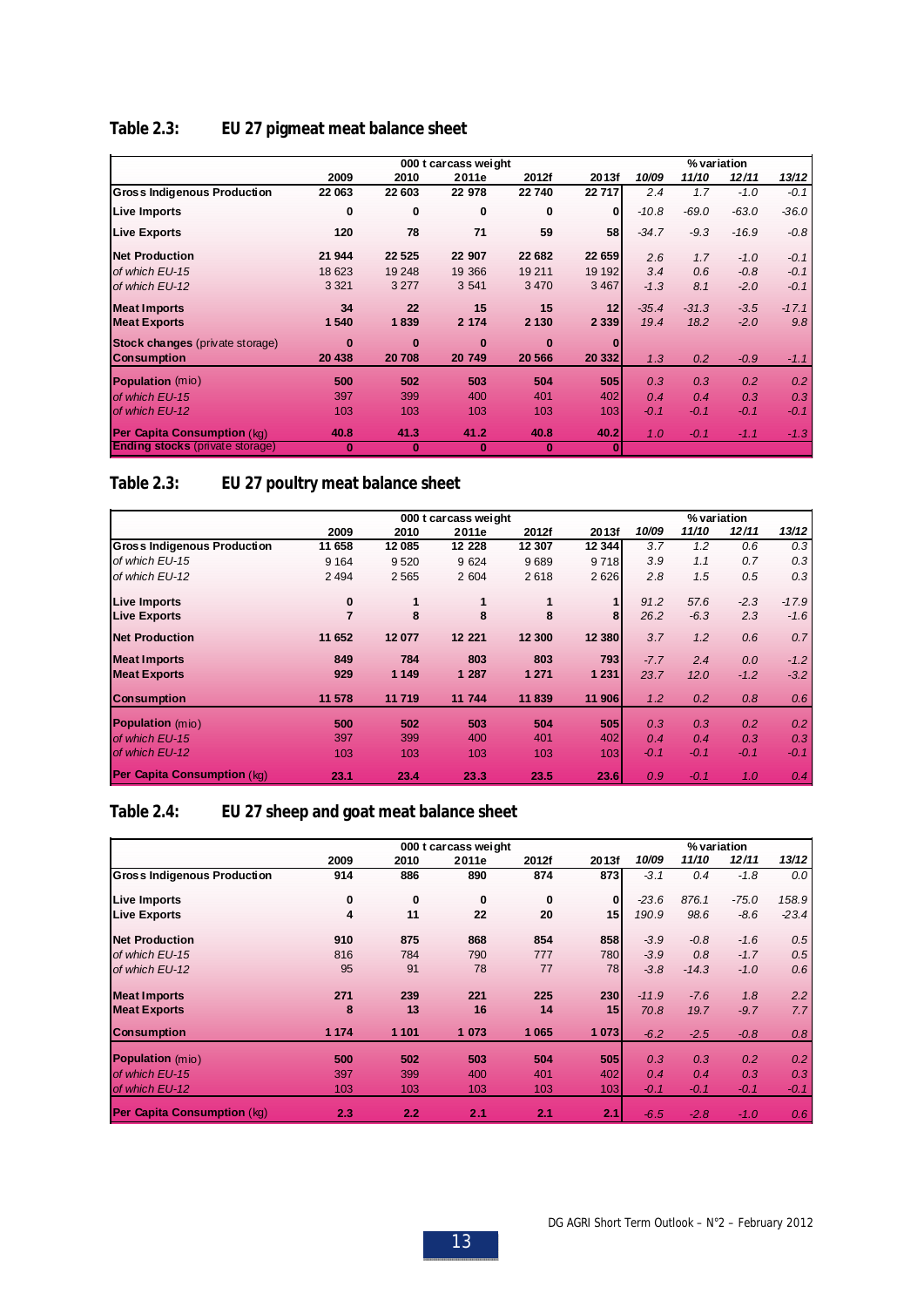## **3. MILK AND DAIRY PRODUCTS BALANCE SHEET<sup>4</sup>**

## **Table 3.1: EU 27 milk supply and utilisation, 2009-2013**

|                                        |         |         | million tons |       |         |        |        | % variation |        |
|----------------------------------------|---------|---------|--------------|-------|---------|--------|--------|-------------|--------|
|                                        | 2009e   | 2010e   | 2011f        | 2012f | 2013f   | 10/09  | 11/10  | 12/11       | 13/12  |
|                                        |         |         |              |       |         |        |        |             |        |
| Dairy cows (mio heads) <sup>1</sup>    | 23.6    | 23.1    | 22.9         | 22.6  | 22.4    | $-2.3$ | $-0.8$ | $-1.0$      | -0.9   |
| of which EU-15                         | 17.7    | 17.5    | 17.5         | 17.5  | 17.4    | $-1.1$ | $-0.1$ | $-0.3$      | $-0.3$ |
| of which EU-12                         | 5.9     | 5.5     | 5.4          | 5.2   | 5.0     | $-5.8$ | $-3.0$ | $-3.3$      | $-3.0$ |
| Milk yield (kg/dairy cow) <sup>2</sup> | 6 1 0 1 | 6312    | 6431         | 6520  | 6 5 9 1 | 3.5    | 1.9    | 1.4         | 1.1    |
| of which EU-15                         | 6747    | 6940    | 7 0 4 0      | 7 100 | 7 139   | 2.9    | 1.4    | 0.8         | 0.6    |
| of which EU-12                         | 4 1 5 2 | 4 3 2 2 | 4 4 4 5      | 4569  | 4 6 9 8 | 4.1    | 2.8    | 2.8         | 2.8    |
| Milk production (mio t)                | 147.6   | 149.1   | 151.4        | 152.6 | 153.3   | 1.0    | 1.5    | 0.8         | 0.5    |
| of which EU-15                         | 119.8   | 121.9   | 124.1        | 125.2 | 125.9   | 1.7    | 1.8    | 0.9         | 0.5    |
| of which EU-12                         | 27.8    | 27.2    | 27.3         | 27.4  | 27.5    | $-2.0$ | 0.2    | 0.4         | 0.3    |
|                                        |         |         |              |       |         |        |        |             |        |
| Feed use (mio t)                       | 3.7     | 3.6     | 3.5          | 3.5   | 3.5     | $-2.6$ | $-1.2$ | $-0.8$      | $-0.6$ |
| On farm use and direct sales (mio t)   | 9.9     | 9.7     | 9.5          | 9.3   | 9.2     | $-2.3$ | $-1.8$ | $-1.8$      | $-1.8$ |
| Delivered to dairies (mio t)           | 134.0   | 135.9   | 138.6        | 140.0 | 140.8   | 1.4    | 2.0    | 1.0         | 0.6    |
| of which EU-15                         | 115.5   | 117.7   | 120.1        | 121.4 | 122.1   | 1.9    | 2.0    | 1.1         | 0.6    |
| of which EU-12                         | 18.5    | 18.1    | 18.5         | 18.6  | 18.7    | $-2.1$ | 1.9    | 0.6         | 0.5    |
| Delivery ratio (in $\%$ ) <sup>3</sup> |         |         |              |       |         | 0.3    | 0.5    | 0.2         | 0.1    |
|                                        | 90.8    | 91.1    | 91.5         | 91.7  | 91.9    |        |        |             |        |
| of which EU-15                         | 96.4    | 96.6    | 96.8         | 96.9  | 97.0    | 0.2    | 0.2    | 0.2         | 0.1    |
| of which EU-12                         | 66.7    | 66.6    | 67.8         | 67.9  | 68.1    | $-0.2$ | 1.7    | 0.2         | 0.2    |
| Fat content of milk (in %)             | 4.01    | 4.06    | 4.05         | 4.06  | 4.06    | 1.3    | $-0.2$ | 0.0         | 0.0    |
| Protein content of milk (in %)         | 3.34    | 3.39    | 3.38         | 3.38  | 3.38    | 1.5    | $-0.3$ | 0.0         | 0.0    |

<sup>1</sup> Dairy cow numbers refer to the end of the year (historical figures from the December cattle survey)

 $2$  Milk yield is dairy cow production per dairy cows (dairy cows represent around 99.7% of EU-25 total production)

<sup>3</sup> Delivery ratio is milk delivered to dairies per total production

<sup>&</sup>lt;sup>4</sup> Eurostat annual statistics have been updated with the latest figures available, which usually include a revision of historical data. Where EU27 data is incomplete, due to confidentiality or other reasons, estimations are made using firstly Eurostat monthly data if available, otherwise DG AGRI projections are used.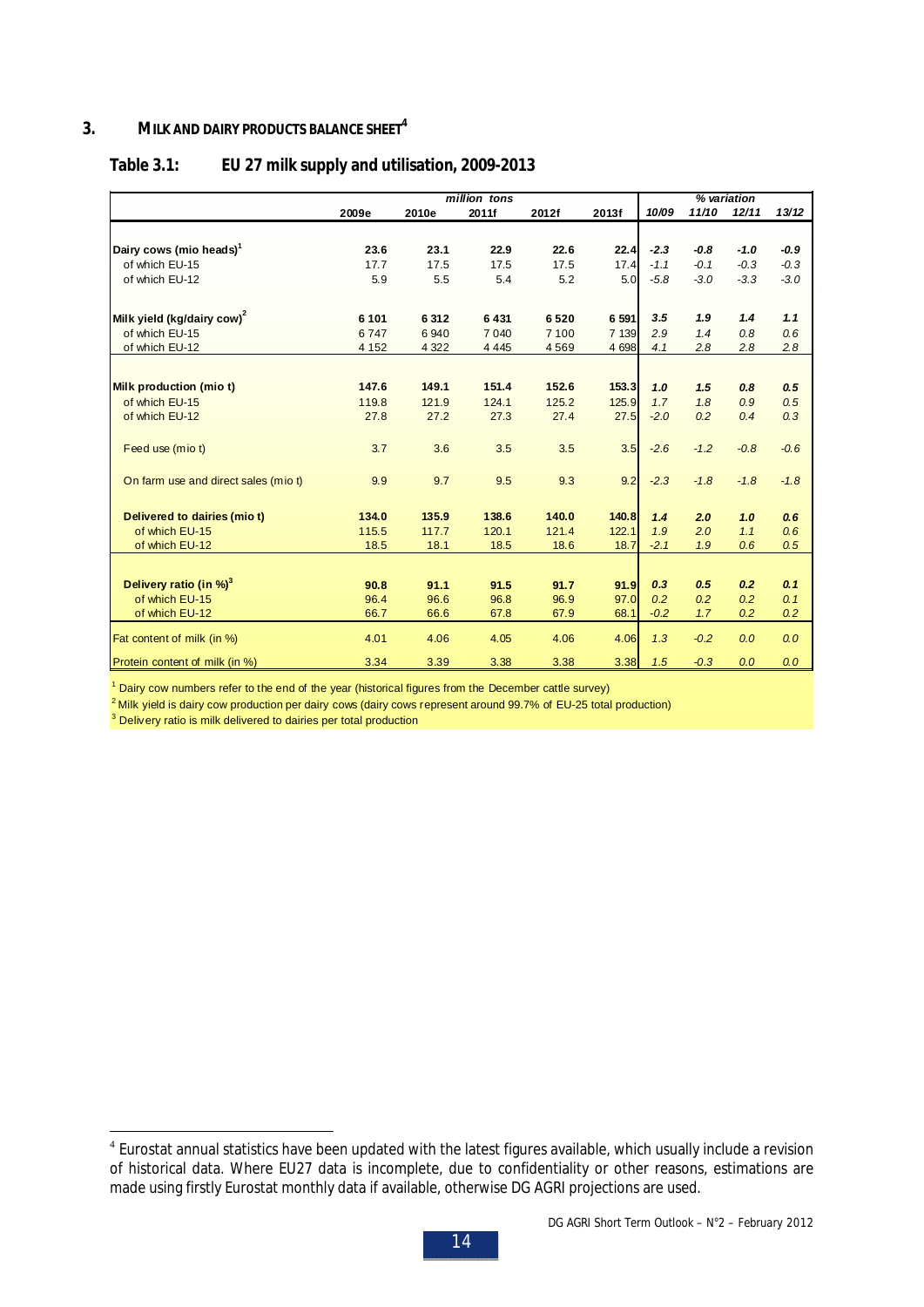## **Table 3.2: EU 27 cheese balance sheet, 2009-2013**

|                                       |         |         | 000 tons |         |         |        |         | % variation |        |
|---------------------------------------|---------|---------|----------|---------|---------|--------|---------|-------------|--------|
|                                       | 2009e   | 2010e   | 2011f    | 2012f   | 2013f   | 10/09  | 11/10   | 12/11       | 13/12  |
| Production (in dairies)               | 8738    | 8956    | 8976     | 9045    | 9 1 1 4 | 2.5    | 0.2     | 0.8         | 0.8    |
| of which from pure cow's milk         | 8 0 6 9 | 8 2 8 7 | 8 3 0 4  | 8 3 7 3 | 8 4 4 2 | 2.7    | 0.2     | 0.8         | 0.8    |
| of which from other milk <sup>1</sup> | 670     | 669     | 672      | 672     | 671     | 0.0    | 0.3     | 0.0         | 0.0    |
| EU-15 (in dairies)                    | 7550    | 7743    | 7752     | 7821    | 7882    | 2.6    | 0.1     | 0.9         | 0.8    |
| EU-12 (in dairies)                    | 1 1 8 8 | 1 2 1 3 | 1 2 2 3  | 1 2 2 4 | 1 2 3 1 | 2.1    | 0.9     | 0.1         | 0.6    |
| Processed cheese impact <sup>2</sup>  | 241     | 240     | 238      | 237     | 236     | $-0.6$ | $-0.6$  | $-0.6$      | $-0.6$ |
| <b>Total production</b>               | 8979    | 9 1 9 6 | 9 2 1 4  | 9 2 8 2 | 9 3 4 9 | 2.4    | 0.2     | 0.7         | 0.7    |
| Imports (extra EU-27) <sup>3</sup>    | 84      | 83      | 74       | 70      | 67      | $-1.4$ | $-10.9$ | $-4.8$      | $-4.3$ |
| <b>Exports (extra EU-27)</b>          | 578     | 676     | 682      | 689     | 698     | 17.0   | 0.9     | 1.0         | 1.3    |
| Total domestic use <sup>4</sup>       | 8 4 8 5 | 8602    | 8605     | 8663    | 8718    | 1.4    | 0.0     | 0.7         | 0.6    |
| <b>Processing use</b>                 | 222     | 225     | 225      | 226     | 228     | 1.2    | 0.2     | 0.6         | 0.9    |
| Human consumption                     | 8 2 6 3 | 8 3 7 8 | 8 3 8 0  | 8 4 3 7 | 8 4 9 0 | 1.4    | 0.0     | 0.7         | 0.6    |
| p.c. consumption (kg)                 | 16.6    | 16.8    | 16.7     | 16.8    | 16.8    | 1.0    | $-0.3$  | 0.3         | 0.3    |

<sup>1</sup> Other milk includes goat, ewe and buffalo milk

**2** Processed cheese impact includes production and net exports of processed cheese

 $^3$  Imports and Exports include Processed Cheese<br> $^4$  Total domestic use includes stock changes

## **Table 3.3: EU 27 fresh dairy products balance sheet, 2009-2013**

|                               |         |         | 000 tons |          |         |         |        | % variation |         |
|-------------------------------|---------|---------|----------|----------|---------|---------|--------|-------------|---------|
|                               | 2009e   | 2010e   | 2011f    | 2012f    | 2013f   | 10/09   | 11/10  | 12/11       | 13/12   |
| Production                    | 45 947  | 46 481  | 46 632   | 46923    | 47 135  | 1.2     | 0.3    | 0.6         | 0.5     |
| of which Drinking Milk        | 31 392  | 31 581  | 31 682   | 31 872   | 32 032  | 0.6     | 0.3    | 0.6         | 0.5     |
| of which Cream                | 2 3 9 1 | 2 4 4 4 | 2 4 7 3  | 2476     | 2 4 7 8 | 2.2     | 1.2    | 0.1         | 0.1     |
| of which Acidified Milk       | 7940    | 8 1 5 4 | 8 1 7 0  | 8 1 8 6  | 8 2 0 6 | 2.7     | 0.2    | 0.2         | 0.2     |
| of which Other Fresh Products | 4 2 2 3 | 4 3 0 2 | 4 3 0 6  | 4 3 8 9  | 4 4 1 9 | 1.9     | 0.1    | 1.9         | 0.7     |
| of which EU-15                | 40 159  | 40 661  | 40 986   | 41 2 3 2 | 41 438  | 1.3     | 0.8    | 0.6         | 0.5     |
| of which EU-12                | 5788    | 5820    | 5646     | 5691     | 5 6 9 7 | 0.6     | $-3.0$ | 0.8         | 0.1     |
| Imports (extra EU-27)         | 24      | 13      | 15       | 16       | 13      | $-48.6$ | 22.9   | 4.0         | $-18.6$ |
| <b>Exports (extra EU-27)</b>  | 254     | 319     | 405      | 465      | 512     | 25.8    | 26.8   | 15.0        | 10.0    |
| Consumption <sup>1</sup>      | 45717   | 46 175  | 46 242   | 46 473   | 46 636  | 1.0     | 0.1    | 0.5         | 0.3     |
| p.c. consumption (kg)         | 92.7    | 93.5    | 93.5     | 93.9     | 94.1    | 0.9     | 0.0    | 0.4         | 0.2     |

<sup>1</sup> Consumption includes stock changes

Note: The figures on imports and exports are referring to total trade, i.e. including inward processing.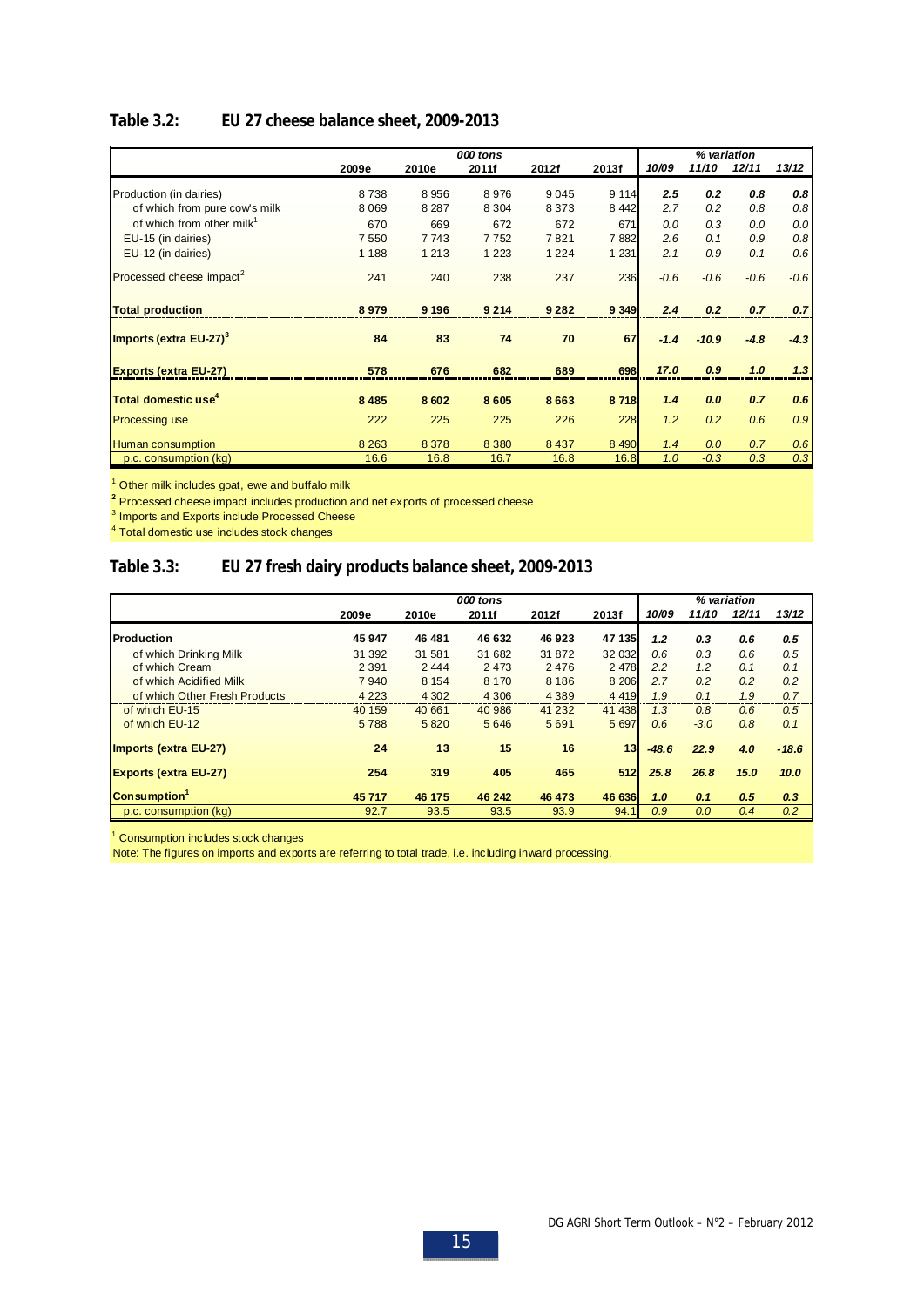## **Table 3.4: EU 27 whole milk powder balance sheet, 2009-2013**

|                              |       | 000 tons       |              |                |                |        |         |        |        |
|------------------------------|-------|----------------|--------------|----------------|----------------|--------|---------|--------|--------|
|                              | 2009e | 2010e          | 2011f        | 2012f          | 2013f          | 10/09  | 11/10   | 12/11  | 13/12  |
| <b>Production</b>            | 735   | 741            | 719          | 718            | <b>718</b>     | 0.9    | $-3.0$  | $-0.1$ | $-0.1$ |
| of which EU-15               | 672   | 684            | 662          | 662            | 661            | 1.8    | $-3.2$  | $-0.1$ | $-0.1$ |
| of which EU-12               | 63    | 57             | 56           | 57             | 57             | $-9.0$ | $-1.0$  | 0.5    | $-0.2$ |
| <b>Imports (extra EU-27)</b> |       | $\overline{2}$ | $\mathbf{2}$ | $\overline{2}$ | $\overline{2}$ | 135.1  | $-12.4$ | $-5.0$ | 1.0    |
| <b>Exports (extra EU-27)</b> | 460   | 447            | 390          | 393            | 401            | $-2.7$ | $-12.8$ | 0.8    | 2.0    |
| Domestic Use <sup>1</sup>    | 276   | 296            | 331          | 327            | <b>318</b>     | 7.4    | 11.7    | $-1.1$ | $-2.6$ |
|                              |       |                |              |                |                |        |         |        |        |

<sup>1</sup> Domestic use includes stock changes

## **Table 3.5: EU 27 skimmed milk powder balance sheet, 2009-2013**

|                              |       |                | 000 tons |              |         |         | % variation |        |                  |
|------------------------------|-------|----------------|----------|--------------|---------|---------|-------------|--------|------------------|
|                              | 2009e | 2010e          | 2011f    | 2012f        | 2013f   | 10/09   | 11/10       | 12/11  | 13/12            |
| <b>Production</b>            | 1015  | 927            | 1 0 4 8  | 1090         | 1 1 1 2 | $-8.7$  | 13.0        | 4.0    | 2.0 <sub>1</sub> |
| Imports (extra EU-27)        | 6     | $\overline{4}$ | $\bf{0}$ | 1            |         | $-36.8$ | $-87.8$     | 20.0   | 60.0             |
| <b>Exports (extra EU-27)</b> | 231   | 379            | 518      | 518          | 518     | 64.1    | 36.7        | 0.0    | 0.0              |
| <b>Consumption</b>           | 685   | 621            | 626      | 600          | 620     | $-9.4$  | 0.8         | $-4.1$ | 3.2              |
| <b>Ending stocks</b>         | 278   | 209            | 113      | 85           | 60      |         |             |        |                  |
| Private (industry)           | 20    | 20             | 60       | 85           | 60      |         |             |        |                  |
| Public (intervention)        | 258   | 189            | 53       | $\mathbf{0}$ |         |         |             |        |                  |
| <b>Stock changes</b>         | 105   | $-69$          | $-96$    | $-28$        | $-25$   |         |             |        |                  |

## **Table 3.6: EU 27 butter balance sheet, 2009-2013**

|                              |       |                | 000 tons (butter eq.) |              |              |         |         | % variation |       |
|------------------------------|-------|----------------|-----------------------|--------------|--------------|---------|---------|-------------|-------|
|                              | 2009e | 2010e          | 2011f                 | 2012f        | 2013         | 10/09   | 11/10   | 12/11       | 13/12 |
| <b>Production</b>            | 2 140 | 2 147          | 2 1 9 0               | 2 2 1 4      | 2 2 3 5      | 0,3     | 2.0     | 1.1         | 1.0   |
| Imports (extra EU-27)        | 56    | 34             | 34                    | 40           | 45           | $-39.7$ | 0.4     | 17.7        | 12.5  |
| <b>Exports (extra EU-27)</b> | 152   | 157            | 124                   | 126          | 128          | 3.3     | $-21.5$ | 1.7         | 1.5   |
| <b>Consumption</b>           | 2049  | 2098           | 2 1 0 9               | 2 1 2 4      | 2 157        | 2.4     | 0.5     | 0.7         | 1.6   |
| p.c. consumption (kg)        | 4.1   | 4.2            | 4.2                   | 4.2          | 4.3          | 2.0     | 0.1     | 0.4         | 1.2   |
| <b>Ending stocks</b>         | 115   | 40             | 31                    | 35           | 30           |         |         |             |       |
| Private                      | 38    | 38             | 31                    | 35           | 30           |         |         |             |       |
| Public (intervention)        | 77    | $\overline{2}$ | $\mathbf{0}$          | $\mathbf{0}$ | $\mathbf{0}$ |         |         |             |       |
| <b>Stock changes</b>         | $-5$  | $-75$          | $-9$                  | 4            | $-5$         |         |         |             |       |

Note: Data interest butter and butter oil expressed in butter equivalent.

Figures on imports and exports do not include inward processing.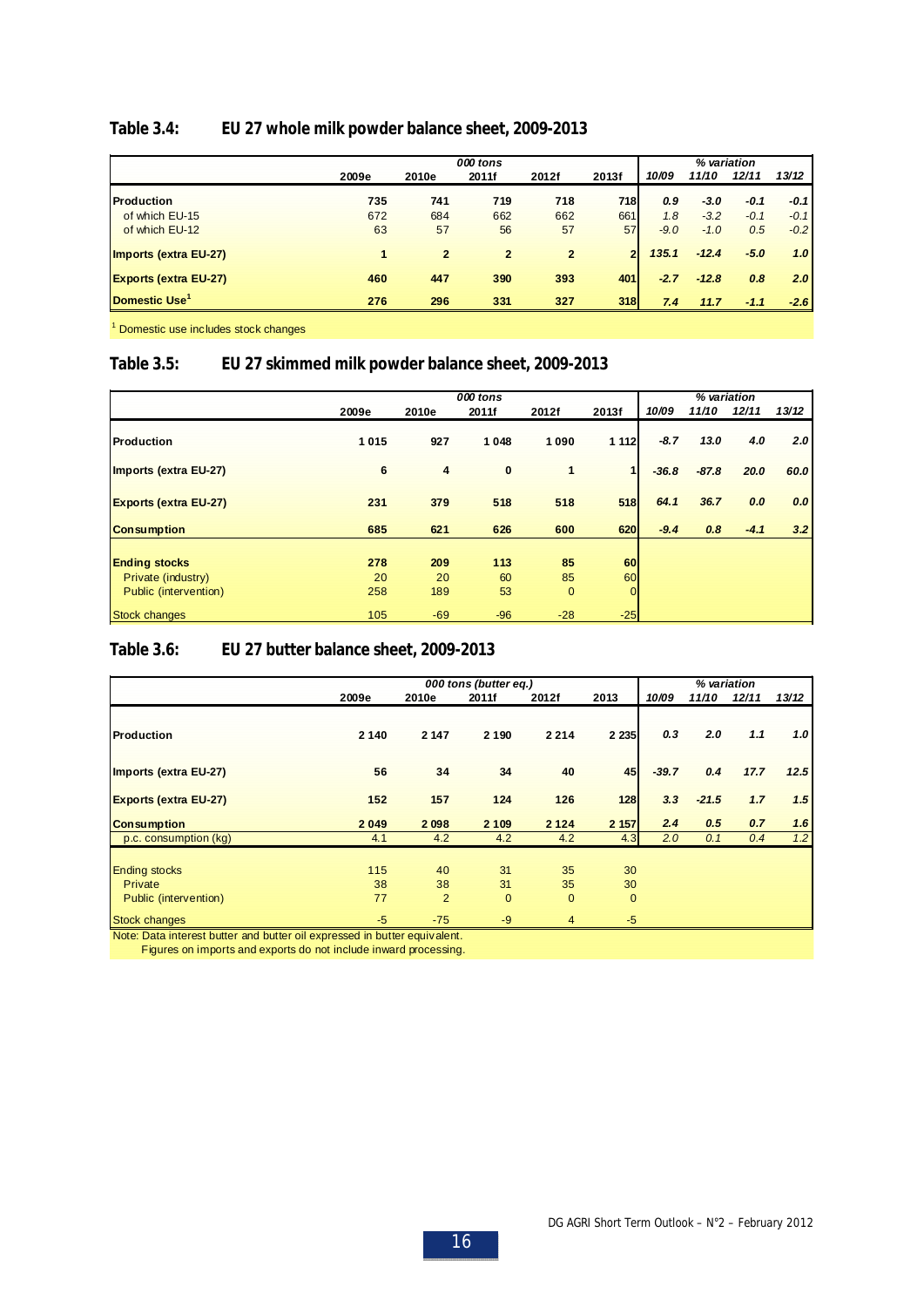## **METHODOLOGY**

## **1. ARABLE CROPS**

## **Areas**

Official estimates (originating from Ministries or national statistical institutes) are available for most crops and Member States. For Member States which did not (yet) provide data, we apply the weighted average % of variation calculated for the Member States which communicated data, except when the available data still concerns a minority of Member States in the EU. In that case the trimmed average of the last five marketing years is used.

## **Yields**

The following method is applied:

- Use of Member State estimates if available,
- Use of AGRI4CAST projections for soft and durum wheat, barley, grain maize, rapeseed and sunflower,
- If these data are not available, the following method is used:
- If the yield trend 2000-present is statistically significant (F-test, t-student) it is retained (if there are obvious outliers in the time series they are excluded from the regressions), otherwise:
- Trimmed average of the last five marketing years.

## **Balance Sheets**

**The balance sheets are based on marketing year (July-June)** starting with the harvest, in contrast to agronomic years which start with the seeding.

**Trade figures** are based on Comext for extra-EU trade. Trade data of the current and next marketing years are based on trade licenses and previous averages and take account of TRQ regimes for imports.

**Estimates of cereal use**: levels of feedstock for ethanol production are projections for both 2011/2012 and 2012/2013. For previous marketing years, feedstock is assessed with the use of the ethyl-alcohol balance sheets communicated by the Member States to AGRI (as per Commission Regulation 2336/2003). Human consumption, seed use and other industrial use is based on historic relations regarding population and planted area in the consecutive marketing year. Feed use is based on calculations with FeedMod, a DG AGRI model for feed ration optimisation.

**Stocks** are closing the balance for cereals. Intervention stocks equal official DG AGRI figures for the past and estimations based on past experience for the current marketing year - if applicable.

**The three oilseed balance sheets** include rape, soybean and sunflower seed, meal and oil, plus palm oil. Stock data represents own estimates based on expert judgement and market information; consumption closes the balance. A coefficient is used to determine the share of oilseeds used in the crushing industry. These coefficients are 96% for rapeseed, 93% for soybeans and 89% for sunflower seed. The balance sheets are interlinked as oilseeds are crushed into meals and oils on the basis of processing coefficients, used to determine the percentage of meals and oils obtained from oilseeds in the crushing process. These processing coefficients equal are 57% for rape meal, 79% for soybean meal and 55% for sunflower meal and 41% for rape oil, 20% for soybean oil and 42% for sunflower oil.

**2. MEAT**

The meat balance sheets cover the period from 2009 to 2013 (calendar years) and include the following categories: beef, pig, poultry, sheep and goat, including live and meat production and trade, in thousands of tonnes of carcass weight.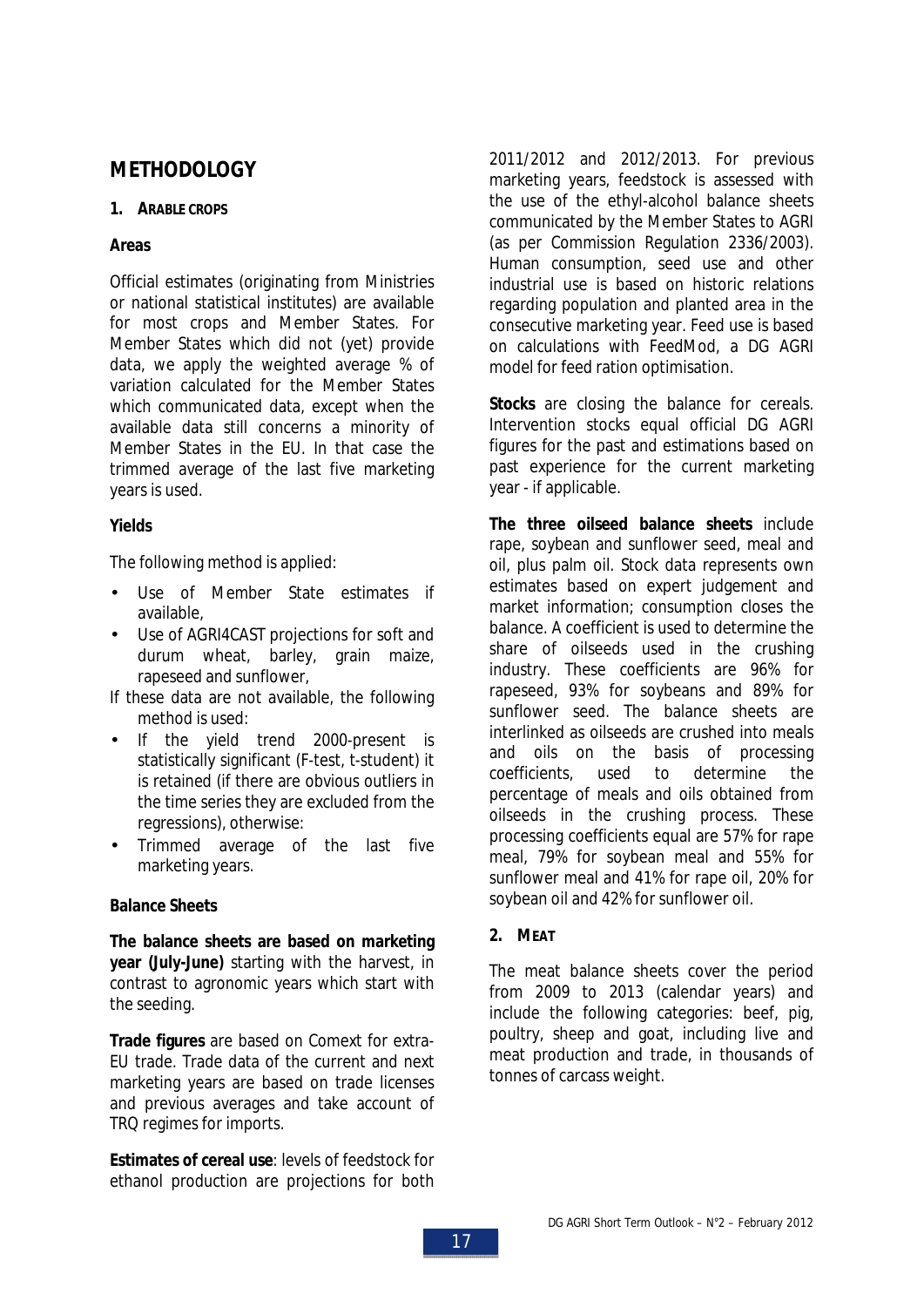**Production data** for the 2009-2010 period comes from EUROSTAT,<sup>5</sup> and trade data (live and meat exports, imports) from the COMEXT<sup>6</sup> database.

The 2011 and 2012 forecasts are based on the most recent macroeconomic and market developments and expectations. In particular:

- Latest animal herd and Gross Indigenous Production forecast figures (EUROSTAT),
- Latest monthly trade data and trends,
- Production figures based on Forecast Working Groups for each species,
- Analysis of agricultural policy environment,
- Result of trend analysis from economic modelling tools

**Gross Indigenous Production** is calculated as net production plus live exports minus live imports. In the overall meat balance table (line Net Production) Gross Indigenous Production is taken into account only in the case of poultry (EU-15 and EU-12).

**The consumption** is calculated as residual: Net production plus meat imports minus meat export. The **per capita consumption** is the consumption divided by the population.

**Trade data** comprises the "*live animals*", "*fresh and chilled*", "*frozen*", "*salted*" and "*prepared*" meat products. The offal and fat categories are excluded (with the exception of pork lard).

All data in the balance sheets are in thousand tons carcass weight equivalent (cwe).

5

**3. MILK AND DAIRY PRODUCTS**

Eurostat annual statistics have been updated with the latest figures available, which usually include a revision of historical data. Where EU27 data is incomplete, due to confidentiality or other reasons, estimations are made using firstly Eurostat monthly data if available, otherwise DG AGRI projections are used.

Production and trade statistics for 2011 are estimated from monthly data. The 2012-2013 forecasts are based on the most recent macroeconomic and market developments and expectations, and have been established applying trends and annual profiles, provided that uses for dairy products are balanced with availabilities of total milk fat and proteins. In particular, the milk production forecast for 2012-2013 is based on the following:

- most recent monthly milk delivery and milk price patterns;
- expectation on farm gate milk price;
- assumed dairy herd and cow milk yield developments,
- assumed milk demand for direct sales, feed and on-farm use;
- assumed milk fat and protein content developments;
- 'normal' weather conditions;
- sound macroeconomic outlook:
- positive world market developments.

The method used for ensuring that milk uses for dairy products are balanced with availabilities of total milk fat and proteins is based on a 'residual approach' for butter and SMP. As such, market forecasts are first made for milk deliveries and the production of dairy products for which monthly production figures are available. The forecasted production figures are then converted into protein and fat equivalents using coefficients established from Eurostat data, and subtracted from the available dairy fat and protein of the milk delivered, giving the residual fat and protein equivalents of butter and SMP. The two products are then converted into product weight. The resulting annual production for butter and SMP is compared against the available monthly production figures.

http://epp.eurostat.ec.europa.eu/portal/page/portal/a griculture/data/database 6

http://comext.eurostat.ec.europa.eu/comm/eurostat/ comext/application\_en\_s8.htm